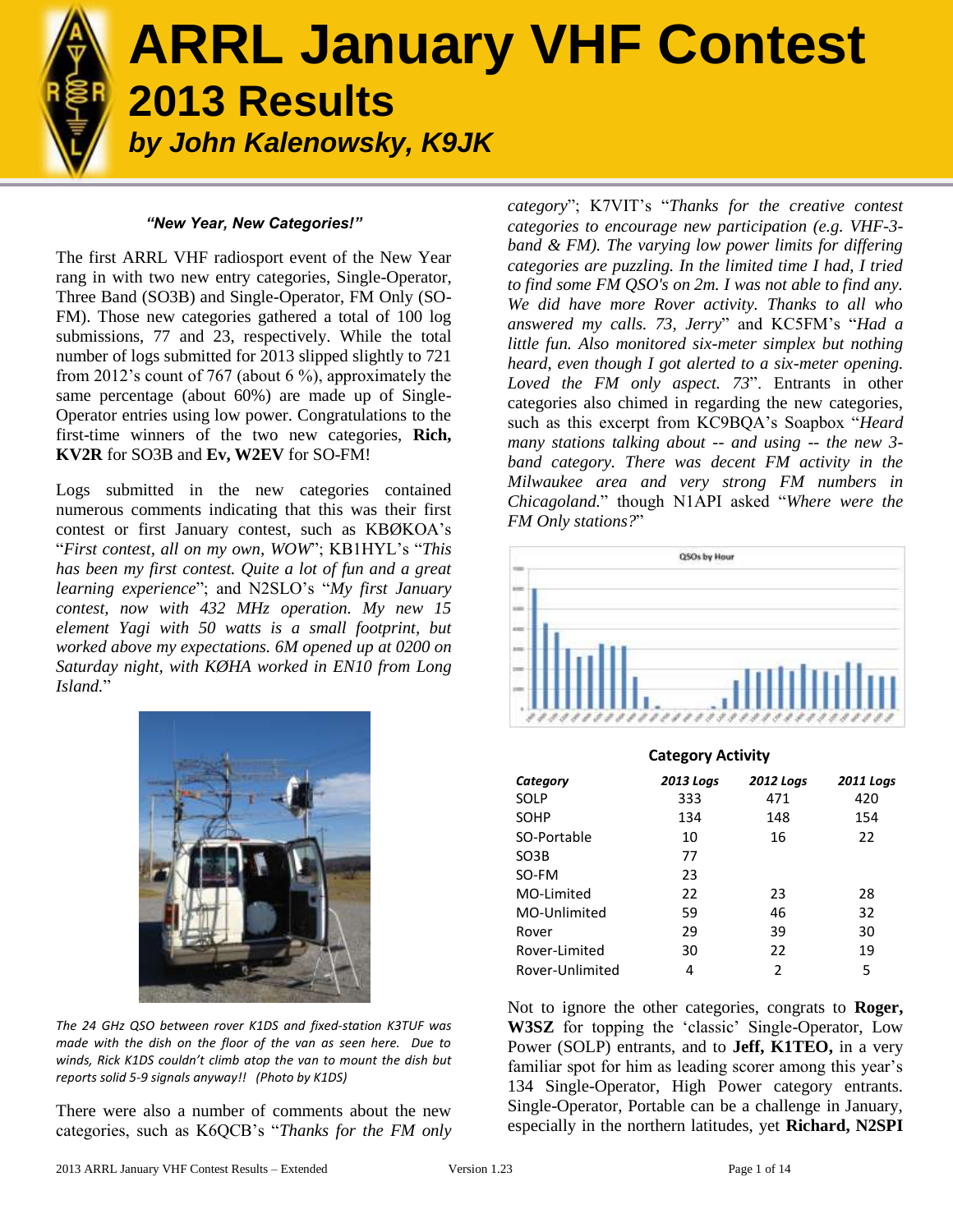prevailed as the top scorer among the 10 SO-Portable category entries and from the Western New York section, no less. The teams at **N3NGE** and **W3SO** lead the competition in the Multioperator (MO) and Limited Multioperator (LM) categories (59 and 22 entries, respectively). Roving in January can also be a challenge, yet 63 rover logs were submitted in 2013. **Wayne, N6NB** topped the 29 'classic' Rovers. **John, K9JK** teamed up with **Mike, WB8BZK** to lead the 30 Limited Rovers (RL) and **Harry, WØBL** bested the 4 Unlimited Rover (RU) entries.



*John, KB4BKV and his father Stan, WA4DYD got out on a western PA mountain at 2400 ft elevation in grid FM19. Winds were significant, requiring many guy lines on the mast used for the higher bands. Overnight winds were strong enough to bend the 6 meter mast. (Photo by KB4BKV)*

Besides the 721 call signs for which logs were submitted, over 3500 other call signs appeared in the more than 63,000 QSOs that were included in the submitted logs. Ten logs crossed the 500-QSO barrier with the N3NGE multi-op team actually topping 1000 QSOs with their effort. The N3NGE Multioperator effort was part of the Mt. Airy VHF Group Packrats overall club activities, which, with their location as well as many of the club members being in FN20, made FN20 the leading source of QSOs, with over 12,000 for the total count from that grid – almost 20% of all QSOs. Besides N3NGE, another 80 fixed stations reported FN20 as their grid and 7 Rovers reported QSOs from FN20. Grids adjacent to FN20 were also the source of many QSOs, with FM29 (about 5000), FM19 (about 3000), FN10 (about 1500) and FN21 (about 1300) falling in the Top 10 of grid QSO counts.

New England had two others of the Top 10 busy grids with FN31 stations reporting just shy of 4000 QSOs and  $FN42$  with more than 2000. The  $6<sup>th</sup>$  busiest grid, with just under 1600 QSOs reported was CN87 in the Pacific Northwest which includes Seattle and suburbs stretching down to Tacoma and Olympia. FM18, which includes Washington, DC and suburbs surrounding from east

through west and points farther south, was the  $9<sup>th</sup>$  place finisher in grid QSO counts, being the source of just over 1100 QSOs. To finish the Top 10 of busiest grids, stations in EN61, mostly Chicago and some near western suburbs but also northwest Indiana and extreme southwestern Michigan also broke the 1000 QSOs reported threshold. Besides this Top 10, QSOs were reported from more than 200 other grid locators in January.

Looking at the "other end" of QSOs, that is, the grid that was received from the other station, over 400 grids were reported as being active. That's an additional 200 grids that were part of this year's activity. Considering only the field or major grid (the first two characters of the grid locator), QSOs were reported with 33 different fields. With this being a North American focused contest, it shouldn't be a surprise that "EM" in the heart of North America was the most popular field that was worked, having QSOs reported from 94 of the 100 grids within the field. The other active fields in North America were: BP, CM, CN, CO, DK, DL, DM, DN, EL, EN, FM and FN. The fields of GF and GG in South America and BK (Hawaii) were each represented by contacts from a single grid within each of those fields. Stretching across the Atlantic, Europe and western Asia were represented by fields IM, IN, IO, JM, JN, JO, KM, KN, KO, KP, LN and MO with JO being the busiest of those 12, having contacts reported from 25 different grids in the field. The remaining five fields contacted were in the Far East and Australia, with two grids contacted in PM and one grid in each of PF, QF, QG and QM.

#### **Fireworks in 2013?**

While not as widespread or lengthy as in 2012, there was enhanced 50 MHz propagation this year.



*Figure 1 – Map showing 6 meter propagation enhancement on Saturday of the contest.*

On Saturday, the count of 50 MHz QSOs exceeding 600 km from about 0100 through 0500 UTC (even though it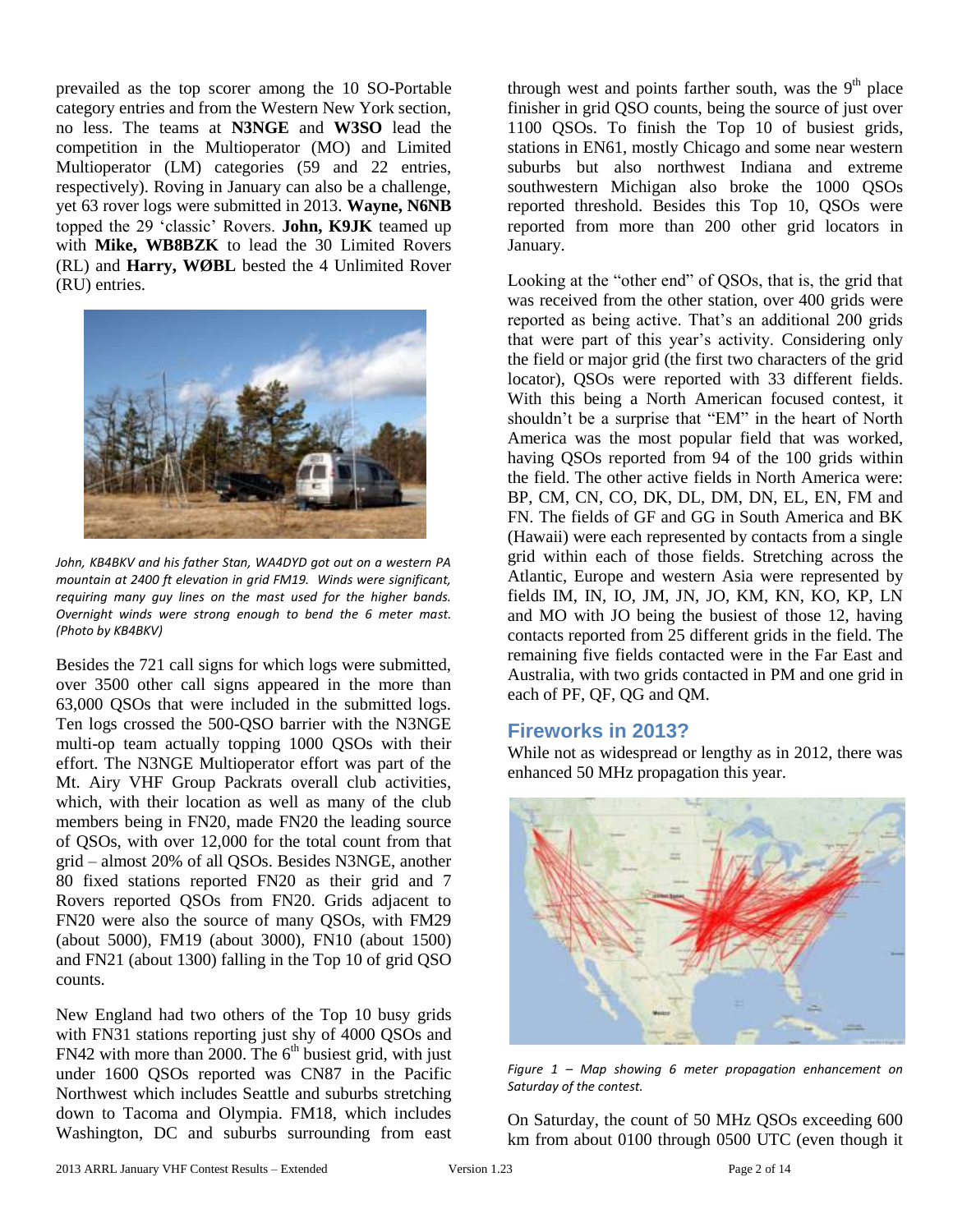was Sunday in UTC) was almost 2900 with the peak of over 1200 QSOs in the 0300-0400 hour. Figure 1 shows that Saturday's enhancement included much of the country. As promised in the *QST* version of this article, four additional maps for Saturday are included here, showing the paths as reported in the four separate hours. The first hour (0100-0200 UTC) shows a focus of propagation paths from the Tennessee River valley and northern Florida to the northeast along with paths between the mid-Atlantic and the Midwest.



*Figure 2 – Propagation on 6 meters from 0100-0200 UTC.*

The enhancement continued in the second hour (0200- 0300 UTC) but not as far into the Northeast and showing the start of some westward extension with paths from east Texas and western Louisiana to the northern Midwest and from the Southeast into the Central Plains. The map also shows the start of some western paths from New Mexico to the Pacific Northwest.



*Figure 3 – Propagation on 6 meters from 0200-0300 UTC*

In the third hour (0300-0400 UTC), paths from the Northeast diminished significantly but the mid-Atlantic region picked up a little and paths from the Southeast into Colorado appear. There is a clear grouping of path centers over southern Missouri. The paths from the southern Rocky Mountain region and across the

Southwest to the Pacific Northwest became more frequent.



*Figure 4 – Propagation on 6 meters from 0300-0400 UTC.*

In the fourth hour (0400-0500 UTC), propagation in the west shows a spreading of the reported paths with about the same number as the prior hour. The eastern paths have clearly reduced in number and extent, with most of the paths crossing around the area of southwestern Missouri.



*Figure 5 – Propagation on 6 meters from 0400-0500 UTC.*

Longer propagation for 50 MHz returned on Sunday, in the two hours from 2300 UTC through 0100 UTC (Monday UTC) with each hour netting over 900 QSOs (1885 total) showing paths longer than 600 km. Sunday's conditions were much more favorable to the eastern half of the country (see Figure 6).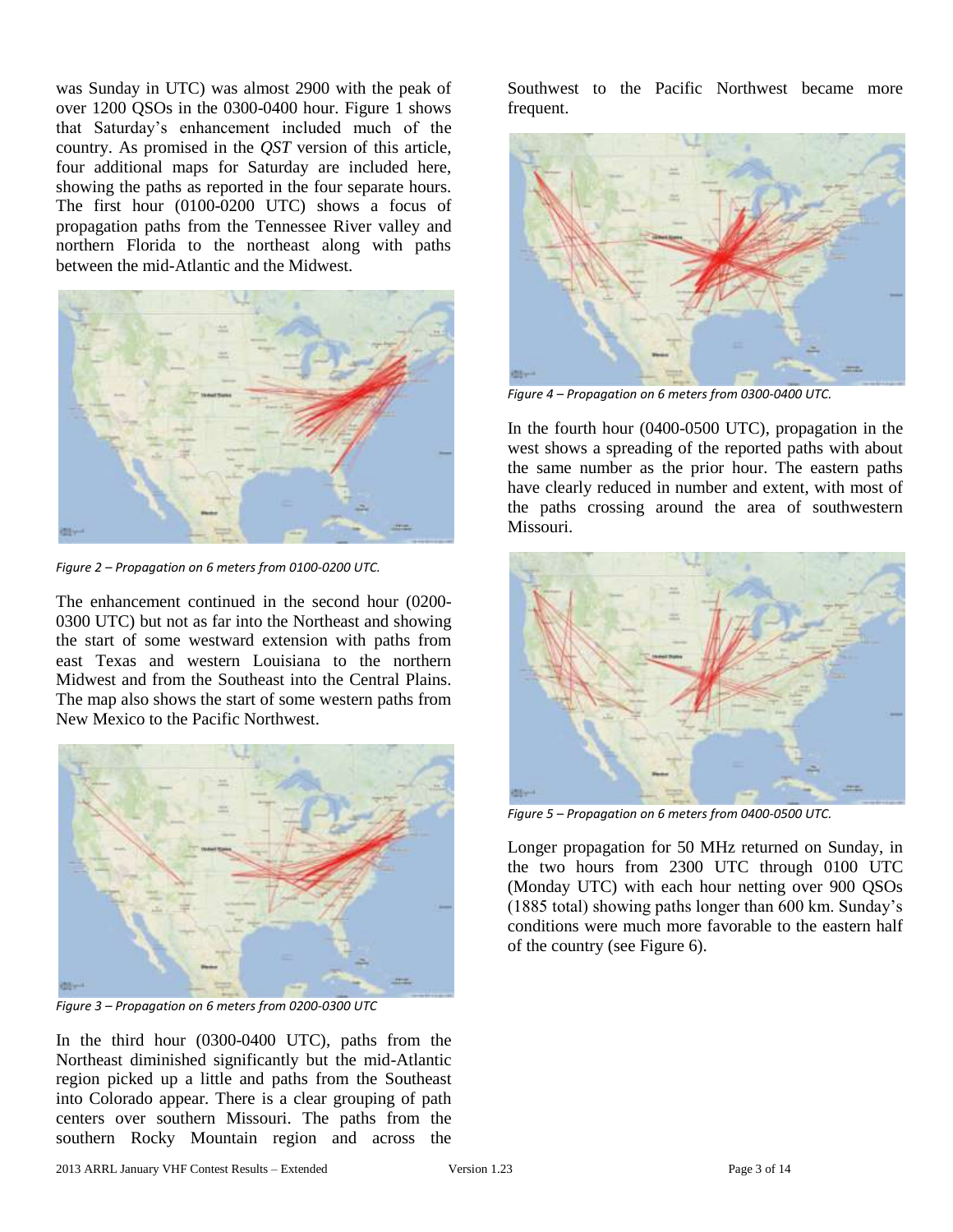

*Figure 6 – Map showing 6 meter propagation was mostly restricted to the eastern regions on Sunday.*

The ionosphere was not the only method of making longer QSOs. A number of stations bounced signals off of that passive reflector that orbits our planet approximately ¼-million miles away to make intra- and intercontinental QSOs. On 144 MHz K1JT, K5QE, KL7UW, NC2V, W4AS, W9GA, W9JN, WA3QPX and WB2RVX reported such QSOs. K5QE and W7MEM report EME QSOs on 432 MHz in their logs and W3HMS reported a couple of EME QSOs on 1296 MHz. The log from K5QE also shows a 222 MHz QSO with W6MYC that was likely to have been via EME, even though it was not over as long a path as EME QSOs completed on other bands.



*Justin, N2ZBH sure had some great views during the contest! He roved to mountaintop locations in Eagle Rock Reservation (FN20vt), Mt. Peter (FN21uf), Nike Overlook Park (FN31ab), and Alpine Lookout (FN30aw). (Photo by N2ZBH)*

## **By-section-ing the activity**

The Northeast region, which includes the Atlantic, Hudson and New England Divisions along with the eastern reaches of Canada, was the source of more than 40% of the logs submitted with 303. The Atlantic Division alone provided over half of those (165) and the Eastern Pennsylvania Section (EPA) provided the highest count from any single section with 82. EPA actually tied the log totals from the entire New England Division (which is comprised of seven sections). The next highest count of logs from any single division was the 58 from the Central Division. With so many stations active in the area, many of the overall Top Ten by Category listings contained only stations from the Northeast region.

|                    | <b>Fixed Stations - Enhanced Category Top Tens</b>                     |                            |             |                    |  |  |  |  |  |
|--------------------|------------------------------------------------------------------------|----------------------------|-------------|--------------------|--|--|--|--|--|
| Call               | <b>Score</b>                                                           | <b>Bands</b>               | <b>QSOs</b> | <b>Multipliers</b> |  |  |  |  |  |
|                    | Single-Operator, Three Band                                            |                            |             |                    |  |  |  |  |  |
| KV <sub>2</sub> R  | 6,368                                                                  | ABD                        | 187         | 32                 |  |  |  |  |  |
| VE3KZ              | 5,680                                                                  | ABD                        | 127         | 40                 |  |  |  |  |  |
| K6MI               | 5,145                                                                  | ABD                        | 118         | 35                 |  |  |  |  |  |
| N1IBM              | 4,770                                                                  | ABD                        | 94          | 45                 |  |  |  |  |  |
| AC8HU              | 4,465                                                                  | ABD                        | 85          | 47                 |  |  |  |  |  |
| N9TF               | 2,369                                                                  | <b>ABD</b>                 | 84          | 23                 |  |  |  |  |  |
| WB9TFH             | 2,160                                                                  | <b>ABD</b>                 | 58          | 30                 |  |  |  |  |  |
| N <sub>2</sub> SLO | 2,080                                                                  | <b>ABD</b>                 | 87          | 20                 |  |  |  |  |  |
| W1DYJ              | 1,840                                                                  | AB                         | 80          | 23                 |  |  |  |  |  |
| KD5CKP             | 1,679                                                                  | <b>ABD</b>                 | 62          | 23                 |  |  |  |  |  |
|                    |                                                                        | Single-Operator, FM Only   |             |                    |  |  |  |  |  |
| W2EV               | 1,080                                                                  | ABCD                       | 59          | 15                 |  |  |  |  |  |
| KC9CUK             | 441                                                                    | B                          | 63          | $\overline{7}$     |  |  |  |  |  |
| K6TDI              | 324                                                                    | ABCD                       | 21          | 12                 |  |  |  |  |  |
| N9ZE               | 156                                                                    | BD                         | 21          | 6                  |  |  |  |  |  |
| K <sub>2SI</sub>   | 128                                                                    | <b>ABD</b>                 | 13          | 8                  |  |  |  |  |  |
| KB1YNT             | 80                                                                     | <b>BD</b>                  | 17          | 4                  |  |  |  |  |  |
| WD9IGX             | 54                                                                     | B                          | 27          | $\overline{2}$     |  |  |  |  |  |
| KL2DN              | 54                                                                     | <b>BD</b>                  | 6           | 6                  |  |  |  |  |  |
| K1KD               | 40                                                                     | B                          | 10          | 4                  |  |  |  |  |  |
| KB1YSK             | 33                                                                     | <b>BD</b>                  | 10          | 3                  |  |  |  |  |  |
|                    |                                                                        | Single-Operator, Low Power |             |                    |  |  |  |  |  |
| W3SZ               | 186,415                                                                | ABCD9EFGHIJ                | 601         | 115                |  |  |  |  |  |
| WA3NUF             | 128,338                                                                | ABCD9EFGHIJP               | 548         | 103                |  |  |  |  |  |
| N3RG               | 88,786                                                                 | ABCD9EFGP                  | 394         | 103                |  |  |  |  |  |
| K2DRH              | 81,648                                                                 | ABCD9EFG                   | 324         | 168                |  |  |  |  |  |
| AF1T               | 76,248                                                                 | ABCD9EFGHIJ                | 429         | 108                |  |  |  |  |  |
| WB2SIH             | 71,642                                                                 | ABCD9E                     | 420         | 113                |  |  |  |  |  |
| N4QWZ              | 69,750                                                                 | ABCD9E                     | 337         | 155                |  |  |  |  |  |
| WA3GFZ             | 66,663                                                                 | ABCD9EFGHI                 | 377         | 81                 |  |  |  |  |  |
| K1KG               | 62,500                                                                 | ABCD9EFGHI                 | 311         | 100                |  |  |  |  |  |
| W2BZY              | 40,107                                                                 | ABCD9EFGHI                 | 192         | 87                 |  |  |  |  |  |
|                    | A stair daud house desirementaux tale le jeune ideal aux theofellowing |                            |             |                    |  |  |  |  |  |

*A standard band designators table is provided on the following page.*

The initial winners of this year's new categories, **Rich, KV2R** for SO3B and **Ev, W2EV** for SO-FM, both operated from the region and three of the other Top Ten finishers in each of the new categories were from the Northeast. National SOLP leader, **Roger, W3SZ** was joined by 5 other SOLP entrants from the region. **Jeff, K1TEO** had more company from the Northeast, with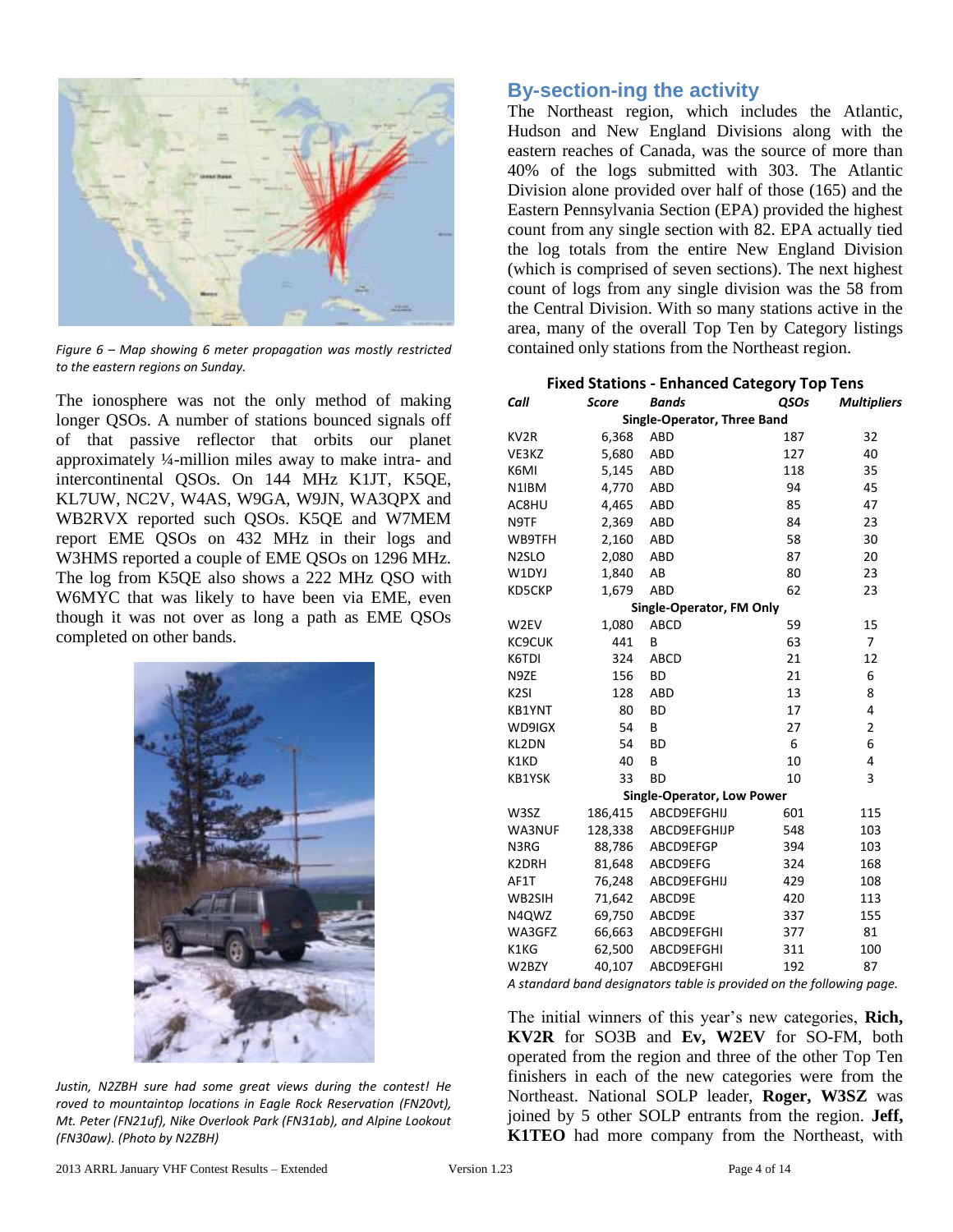seven other SOHP national Top Ten finishers from there (five of those from the EPA Section). Another national leader from the Northeast region was **Richard, N2SPI** who was accompanied three other Single-Operator, Portable entrants.

| <b>ARRL VHF+ Band Designators</b> |    |
|-----------------------------------|----|
| 50 MHz                            | А  |
| 144 MHz                           | R  |
| 222 MH <sub>7</sub>               | C  |
| 122111                            | n. |

| 432 MHz | D |
|---------|---|
| 902 MHz | 9 |
| 1.2 GHz | E |
| 2.3 GHz | F |
| 3.4 GHz | G |
| 5.7 GHz | н |
| 10 GHz  | ı |
| 24 GHz  | J |
| 47 GHz  | К |
| 75 GHz  | L |
| 119 GHz | M |
| 142 GHz | N |
| 241 GHz | O |
| Light   | P |

The national top scorers in the multioperator categories were also from the Northeast; the **N3NGE** team was joined by three other Northeasterners among the Top Ten in MO and the **W3SO** team led four other national LM leaders from the region.

|                    | <b>Fixed Stations - Enhanced Category Top Tens</b> |                             |             |                    |  |  |  |  |
|--------------------|----------------------------------------------------|-----------------------------|-------------|--------------------|--|--|--|--|
| Call               | <b>Score</b>                                       | <b>Bands</b>                | <b>OSOs</b> | <b>Multipliers</b> |  |  |  |  |
|                    |                                                    | Single-Operator, High Power |             |                    |  |  |  |  |
| K1TEO              | 349,305                                            | ABCD9EFGHI                  | 850         | 219                |  |  |  |  |
| <b>K3TUF</b>       | 263,948                                            | ABCD9EFGHIJ                 | 704         | 151                |  |  |  |  |
| WB2RVX             | 191,260                                            | ABCD9EFGHIP                 | 576         | 131                |  |  |  |  |
| WA2FGK             | 109,516                                            | ABCD9EFGHI                  | 409         | 131                |  |  |  |  |
| (K2LNS,            |                                                    |                             |             |                    |  |  |  |  |
| op)                |                                                    |                             |             |                    |  |  |  |  |
| WA3DRC             | 92,272                                             | ABCD9EFGHIP                 | 428         | 79                 |  |  |  |  |
| K3IPM              | 76,196                                             | ABCD9EFGI                   | 471         | 86                 |  |  |  |  |
| K3CB               | 57,715                                             | ABCD9EFGHI                  | 271         | 97                 |  |  |  |  |
| wøuc               | 56,848                                             | ABCD9EFI                    | 265         | 136                |  |  |  |  |
| WA2OMY             | 49,368                                             | ABCD9EFGH                   | 346         | 68                 |  |  |  |  |
| WØRSJ              | 47,652                                             | ABCD9EFG                    | 316         | 76                 |  |  |  |  |
|                    |                                                    | Single-Operator, Portable   |             |                    |  |  |  |  |
| N <sub>2</sub> SPI | 2,464                                              | ABD                         | 74          | 28                 |  |  |  |  |
| KI6QEL             | 1,666                                              | ABCD                        | 70          | 17                 |  |  |  |  |
| WB2AMU             | 915                                                | ABCD                        | 49          | 15                 |  |  |  |  |
| <b>WØSTU</b>       | 666                                                | <b>ABCD</b>                 | 55          | 9                  |  |  |  |  |
| <b>KDOEBT</b>      | 270                                                | <b>ABD</b>                  | 23          | 10                 |  |  |  |  |
| KK6MC              | 252                                                | <b>ABD</b>                  | 19          | 12                 |  |  |  |  |
| WA3WUL             | 48                                                 | P                           | 6           | 1                  |  |  |  |  |
| KC9ALX             | 28                                                 | ВD                          | 8           | 2                  |  |  |  |  |
| W3MEO              | 12                                                 | А                           | 4           | 3                  |  |  |  |  |
| KD2DCC             | 6                                                  | BD                          | 2           | $\overline{2}$     |  |  |  |  |

Leading rovers from the Northeast were **Russ, NN3Q** (with Al, K3WGR) in 'classic' Rover (accompanied by

one other rover from the region), **Justin, N2ZBH** in RL (also accompanied by one other from the region) and **Sig, KJ1K**, who was the sole RU entry from the Northeast.

| <b>Fixed Stations - Enhanced Category Top Tens</b> |         |                              |      |                    |  |  |  |  |
|----------------------------------------------------|---------|------------------------------|------|--------------------|--|--|--|--|
| Call                                               | Score   | <b>Bands</b>                 | OSOs | <b>Multipliers</b> |  |  |  |  |
| <b>Multioperator (Unlimited)</b>                   |         |                              |      |                    |  |  |  |  |
| N3NGE                                              | 575,706 | ABCD9EFGHIP                  | 1247 | 229                |  |  |  |  |
| K5QE                                               | 418,608 | ABCD9EFGHI                   | 694  | 324                |  |  |  |  |
| K3EOD                                              | 67,528  | ABCD9EP                      | 416  | 92                 |  |  |  |  |
| <b>KBØHH</b>                                       | 59,598  | ABCD9E                       | 325  | 126                |  |  |  |  |
| WB3IGR                                             | 27,192  | ABCD9EFP                     | 213  | 66                 |  |  |  |  |
| KE1LI                                              | 20,945  | <b>ABCD</b>                  | 305  | 59                 |  |  |  |  |
| N1JEZ                                              | 17,253  | ABCD9E                       | 176  | 71                 |  |  |  |  |
| KO9A                                               | 17,136  | ABCD9E                       | 214  | 63                 |  |  |  |  |
| <b>KE7SW</b>                                       | 15,235  | ABCD9EFGH                    | 175  | 55                 |  |  |  |  |
| AE6GE                                              | 15,050  | ABCD9E                       | 204  | 50                 |  |  |  |  |
|                                                    |         | <b>Limited Multioperator</b> |      |                    |  |  |  |  |
| W <sub>3</sub> SO                                  | 116,920 | <b>ABCD</b>                  | 549  | 158                |  |  |  |  |
| K2LIM                                              | 91,440  | <b>ABCD</b>                  | 519  | 144                |  |  |  |  |
| N8ZM                                               | 30,076  | <b>ABCD</b>                  | 242  | 103                |  |  |  |  |
| W1QK                                               | 28,334  | <b>ABCD</b>                  | 401  | 62                 |  |  |  |  |
| N3MK                                               | 27,456  | <b>ABCD</b>                  | 234  | 96                 |  |  |  |  |
| W4NH                                               | 25,456  | <b>ABCD</b>                  | 257  | 86                 |  |  |  |  |
| KØSIX                                              | 14,256  | <b>ABCD</b>                  | 172  | 66                 |  |  |  |  |
| KB4BKV                                             | 9,776   | <b>ABCD</b>                  | 145  | 52                 |  |  |  |  |
| K <sub>2</sub> Q <sub>O</sub>                      | 8,050   | <b>ABCD</b>                  | 139  | 50                 |  |  |  |  |
| W9RVG                                              | 3,645   | <b>ABCD</b>                  | 76   | 45                 |  |  |  |  |

The 115 logs from the Southeast region (Delta, Roanoke and Southeastern Divisions) was the next highest regional log count. In the new Single-Operator categories, the SO3B top scorer was **Tim, KD5CKP** with **Dave, N4DW** finishing first in SO-FM. For the SOLP and SOHP categories, **Todd, N4QWZ** and **Mike, W3IP** were the leaders for the region and there was no entry in SO-Portable from Southeast. The region's top multioperator entries were **Steve, N4JQQ** (+ assistance) in MO and **Don, N3MK** (+ assistance) in ML. The overall 'classic' Rover winner, **Wayne, N6NB** operated in the Southeast region, with **Ray, KD4RSL** finishing in the top spot for the region's Limited Rovers.

Log submissions from the Central region, consisting of Central and Great Lakes Divisions plus the 4 new sections of Ontario totaled 107, with **Bob, VE3KZ** and **Erich, KC9CUK** leading the Central region in the new SO3B and SO-FM categories, respectively. **Bob, K2DRH**, **Paul, WØUC** and **Rod, KDØEBT** topped the Central SOLP, SOHP, and SO-Portable categories, respectively. **Jim, KO9A** went with assistance to lead MO and a team at N8ZM (with "*lots of good food*" according to their Soapbox) topped ML from the region. Central's leading rovers were **Russell, VE3OIL** for 'classic' and **James, W8ISS** for Limited.

Four divisions; Dakota, Midwest, Rocky Mountain and West Gulf; plus the Canadian provinces of Manitoba and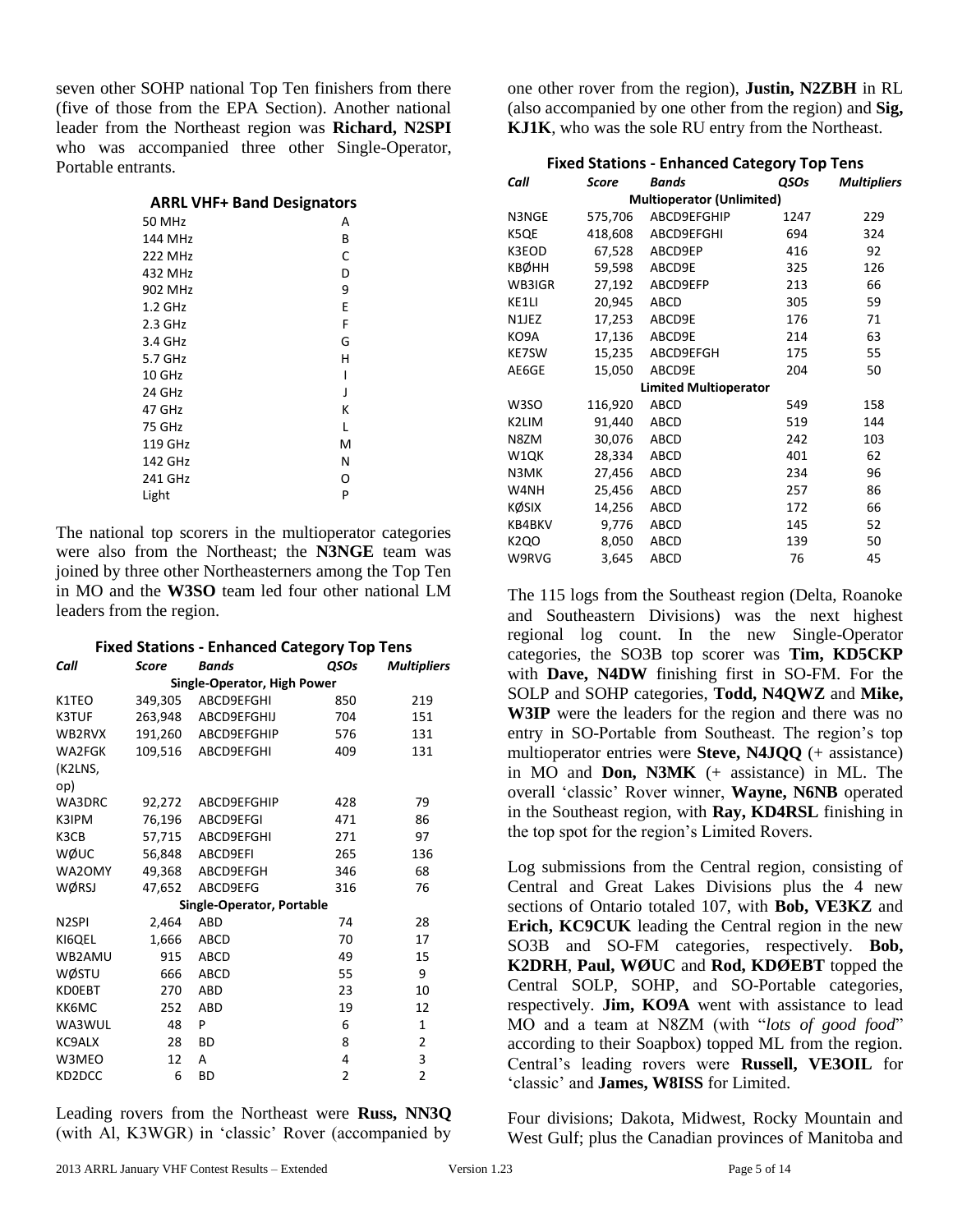Saskatchewan make up the Midwest region from which 103 logs were submitted. **Bob, KØNR** and **Tim, WD9IGX** claimed the inaugural top spots for the region in the new SO3B and SO-FM categories, respectively. Midwest's best in SOLP was **Keith, WB5ZDP** and in SOHP **Ron, K5LLL**. **Stu, WØSTU** claimed the region's top spot for SO-Portable with a mountain-topping expedition as his photos show at **www.arrl.org/soapbox/view/8567**. Rovers in the Midwest were lead by **Tom, W5TV** (with Ralph, WD5RAH) in 'classic' Rover, your author **John, K9JK** (with Mike, WB8BZK) in RL and **Harry, WØBL** in RU.

**Rover Stations - Enhanced Category Top Tens**

| Call               | <b>Score</b> | Bands                  | QSOs | Mults | Grids<br>Acti- |
|--------------------|--------------|------------------------|------|-------|----------------|
|                    |              |                        |      |       | vated          |
|                    |              | Rover                  |      |       |                |
| N6NB               | 154,440      | ABCD9EFGHI             | 359  | 110   | 10             |
| W6TAI              | 134,310      | ABCD9EFGHI             | 325  | 110   | 10             |
| W5TV               | 106,128      | ABCD9EFGHI             | 347  | 88    | 8              |
| NN3Q               | 104,924      | ABCD9EFGHIP            | 536  | 68    | 4              |
| N <sub>2</sub> CEI | 101,707      | ABCD9EFGHI             | 248  | 101   | 7              |
| K <sub>1</sub> DS  | 99,162       | ABCD9EFGHIJP           | 467  | 63    | 4              |
| K4SME              | 94,224       | ABCD9EFGHI             | 243  | 104   | 8              |
| WB2ONA             | 65,681       | ABCD9EFGHI             | 193  | 77    | 8              |
| N <sub>2</sub> CYM | 60,496       | ABCD9EFGHI             | 173  | 76    | 8              |
| W5JMC              | 47,150       | ABCDE                  | 354  | 82    | 13             |
|                    |              | <b>Limited Rover</b>   |      |       |                |
| K9JK               | 20,880       | ABCD                   | 243  | 60    | 11             |
| KE5GAQ             | 18,800       | ABCD                   | 270  | 47    | 8              |
| WW7D               | 18,216       | ABCD                   | 326  | 44    | 9              |
| N2ZBH              | 13,968       | ABCD                   | 304  | 36    | 4              |
| K7BWH              | 9,509        | ABD                    | 231  | 37    | 7              |
| кøмнс              | 8,736        | ABCD                   | 150  | 42    | 12             |
| N6ZE               | 2,882        | ABCD                   | 97   | 22    | 6              |
| KD4RSL             | 2,222        | ABD                    | 82   | 22    | 4              |
| N <sub>2</sub> SLN | 2,016        | ABCD                   | 58   | 32    | 3              |
| K6LMN              | 1,309        | ABCD                   | 63   | 17    | 3              |
|                    |              | <b>Unlimited Rover</b> |      |       |                |
| WØBL               | 10,086       | ABCD9E                 | 156  | 41    | 5              |
| KJ1K               | 9,682        | ABCD9E                 | 128  | 47    | 7              |
| <b>KRØVER</b>      | 4,758        | ABCD9E                 | 103  | 26    | 3              |
| ABØYM              | 3,082        | ABCD                   | 96   | 23    | 6              |

Participants from the West Coast region; Northwestern, Pacific and Southwestern Divisions plus Alberta, British Columbia and NWT; submitted a total of 91 logs with **John, K6MI** topping the new SO3B category and **Terry, K6TDI** prevailing in the new SO-FM category from the region. **Bob, AF6RR** and **Eric, N7EPD** were the region's leaders in SOLP and SOHP, respectively. **Duane, KI6QEL** was the lone SO-Portable entrant from the West Coast and also finished  $2<sup>nd</sup>$  overall in the category. **Tom, KE7SW** (+ assistance) claimed the region's top spot in MO with a margin of less than 200 points over the team at **AE6GE**. The ML entry from the

West Coast was **W6QAR** with this being their second foray into VHF+ contesting. Their Soapbox comment also noted that they "*Had a couple of newcomers participate who should soon be licensed*." West Coast rovers kept it Limited (no 'classic' or Unlimited rovers from the region) with **Darryl, WW7D** finishing atop the category.

| <b>Affiliated Club Competition</b>  |      |           |
|-------------------------------------|------|-----------|
| <b>Club Name</b>                    | Logs | Score     |
| <b>Unlimited Club Category</b>      |      |           |
| Mt Airy VHF Radio Club              | 65   | 2,601,071 |
| <b>Medium Club Category</b>         |      |           |
| North East Weak Signal Group        | 20   | 589,759   |
| Nacogdoches ARC                     | 5    | 584,300   |
| Florida Weak Signal Society         | 11   | 407,792   |
| Potomac Valley Radio Club           | 31   | 405,921   |
| Contest Club Ontario                | 12   | 128,193   |
| <b>Badger Contesters</b>            | 16   | 127,363   |
| Pacific Northwest VHF Society       | 19   | 114,416   |
| Society of Midwest Contesters       | 14   | 110,954   |
| Northern Lights Radio Society       | 11   | 100,572   |
| Yankee Clipper Contest Club         | 11   | 89,619    |
| <b>Tennessee Contest Group</b>      | 4    | 70,490    |
| Roadrunners Microwave Group         | 6    | 42,062    |
| <b>Frankford Radio Club</b>         | 7    | 36,160    |
| North Texas Microwave Society       | 4    | 32,240    |
| Bergen ARA                          | 11   | 18,029    |
| Six Meter Club of Chicago           | 11   | 17,823    |
| Florida Contest Group               | 6    | 15,421    |
| Rochester VHF Group                 | 6    | 14,232    |
| Northern California Contest Club    | 9    | 12,087    |
| South Jersey Radio Assn             | 5    | 10,979    |
| Carolina DX Association             | 4    | 9,890     |
| Rochester (MN) ARC                  | 14   | 9,748     |
| <b>CTRI Contest Group</b>           | 3    | 8,545     |
| Mad River Radio Club                | 4    | 5,408     |
| Alabama Contest Group               | 3    | 5,366     |
| Hudson Valley Contesters and DXers  | 4    | 2,935     |
| Georgia Contest Group               | 4    | 1,322     |
| Contest Group Du Quebec             | 3    | 990       |
| Minnesota Wireless Assn             | 4    | 231       |
| Alaska VHF-UP Group                 | 3    | 225       |
| <b>Local Club Category</b>          |      |           |
| Murgas ARC                          | 3    | 30,770    |
| Bristol (TN) ARC                    | 9    | 16,728    |
| <b>Granite State ARA</b>            | 5    | 14.935    |
| Raritan Bay Radio Amateurs          | 6    | 10,674    |
| 10-70 Repeater Association          | 3    | 9,521     |
| (added version 1.23)                |      |           |
| <b>Stoned Monkey VHF ARC</b>        | 3    | 9,087     |
| Meriden ARC                         | 4    | 7,796     |
| <b>DFW Contest Group</b>            | 3    | 5,424     |
| Contoocook Valley Radio Club        | 4    | 3,382     |
| <b>Burlington County Radio Club</b> | 3    | 3,308     |
| <b>Sterling Park ARC</b>            | 3    | 2,336     |
| Mobile Sixers Radio Club            | 4    | 2,246     |
| Maritime Contest Club               | 3    | 347       |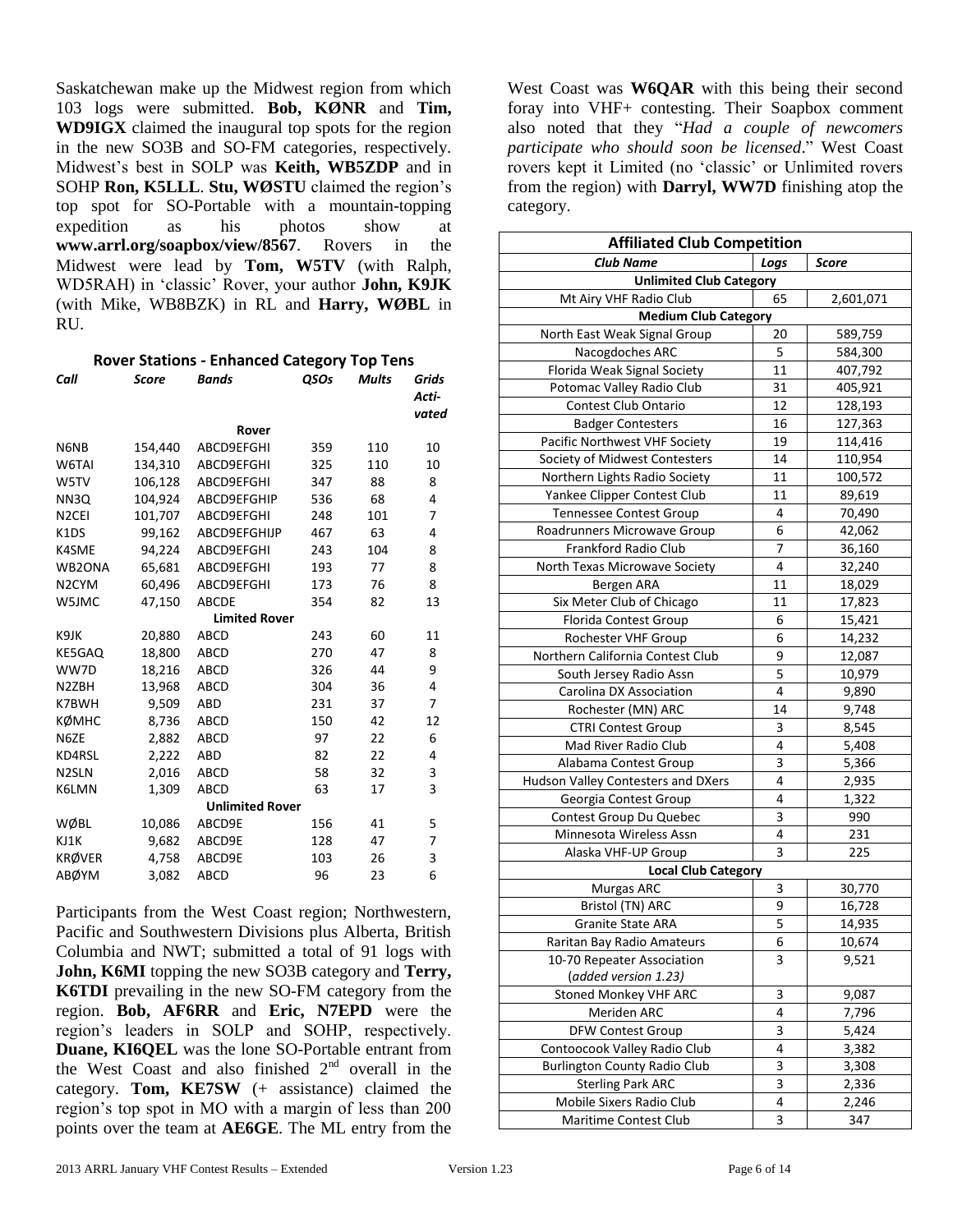## **Club Competition**

The results table tells the story. The Mt. Airy VHF Radio Club Packrats continued their streak of winning the Unlimited Club category. Even though their log count dropped to 65 from last year's 77 (still plenty of margin above the 51-log minimum for Unlimited), their aggregate total score increased by almost 185,000.

Among the 30 entries in Medium Club, 20 members of the North East Weak Signal Group submitted their logs to claim that gavel with just 5000 points more than the five logs from the Nacogdoches ARC (about 1% difference). Though not in contention for the gavel, the aggregate scores of the  $3<sup>rd</sup>$  and  $4<sup>th</sup>$  place Medium clubs were less than 2000 points apart (under ½% difference) with the Florida Weak Signal Society sneaking in just ahead of the Potomac Valley Radio Club.

Twelve clubs vied for the Local Club gavel with the Murgas ARC claiming it. Three Murgas members submitted their logs to finish just over 14,000 points ahead of the total score from the nine logs received from members of the Bristol (TN) ARC.



*Looks like a balmy weekend out and about for some contesting, eh? Janice, KA9VVQ and Bruce, W9FZ braved the wintry conditions to do some roving from northern parts of the Midwest.*

#### **Summary**

Welcome to the new Single-Operator, Three Band and Single-Operator, FM Only categories! Thanks as well to pioneering operators who chose to explore these new paths and to the many who entered in the "classic" categories. It would have been quite interesting had similar propagation occurred in 2013 as was experienced in 2012, but that is part of the 'sport' of radio: like Forrest Gump's box of chocolates, you never know what you're going to get. So what flavor of propagation will be found in 2014? Make your plans to participate and find out first-hand January 18-20!

### **New Category Comments**

With two new categories to play with – Single-Op, FM Only and Single-Op, 3 Band – we get new records, new strategies, and new reactions. Here's what the winners of those new categories had to say about them.

SO-FM category winner **Ev, W2EV** observes, "Activity is what YOU make it: There are three steps to success in the FM Only category:

"1. Make it easy for others to work you on all bands. Decide where the in-range participants are most likely located and maximize your station to work them. Think "realistically" vs. "conventionally". One example is on 6 meters. Convention says FM=Vertical antenna, right? The real story is that most other people are using multimode transceivers with horizontal beams.

"2. Be active at the right time(s). FM operators are generally "convenience" operators. They are not usually contesters. Pick your most active time based on other distractions (e.g. - broadcast sports, yard work, etc.). Additionally, tell others (see #3 below) when you *will* be active and calling CQ.

"3. Tell others and then remind them one last time. Ahead of the contest, become friends with the clubs (plural) in your area and talk-up the contest and category on their FM nets and in their newsletters. Most have email groups that members are subscribed to. Periodically (do not spam) tickle those lists with updates on what you are doing to get prepared. Then, moments before the contest begins, send out one last message of encouragement."



*When in doubt – head for the water tower! Limited Rovers KØMHC and WØJT activated 12 grids in central Texas and southern Oklahoma. (Photo from KØMHC)*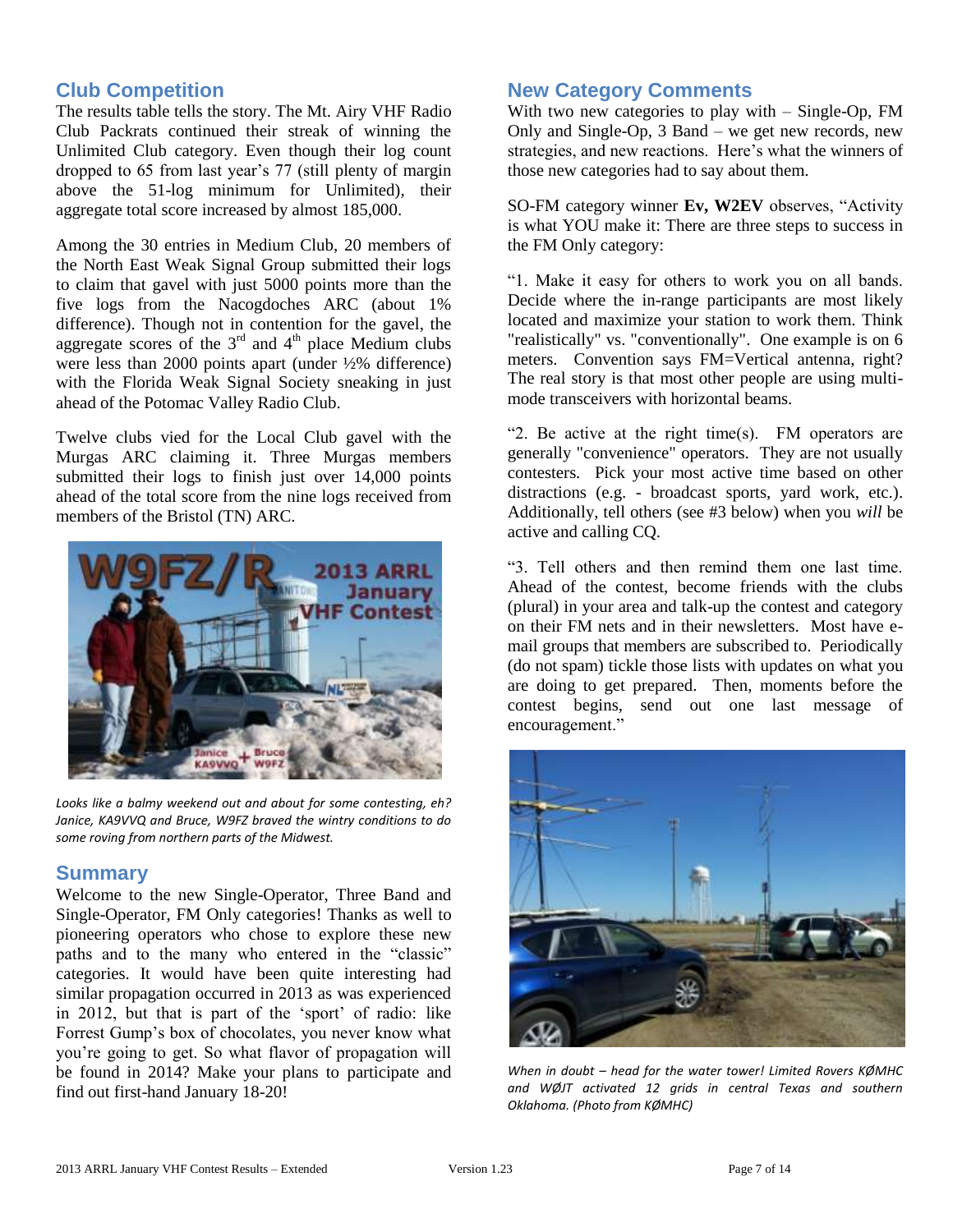Elsewhere, **Rich, KV2R** assembled a make-shift antenna farm to rack up QSOs on the bands allowed in the 3 Band category (6 meters, 2 meters, and 432 MHz) and finish first in the SO-3B category!

"I had been thinking about trying the VHF contest of a more serious basis for a while as I now have more time as a retiree. At the last minute (actually halfway through the contest) I managed to set up in the attic an old 2m/432 yagi that had been gathering dust in the cellar with a very cheap rotator that also had been in the cellar. I thought it would be blocked to the west and the east because of the aluminum siding on the house. The transmitter was a 706MKIIG that we stopped using years ago in favor of an ICOM 746 Pro. After all, we had no 432 antenna. I used the old thin coax installed about 15 years ago for KV2M's first (15 m) attic dipole.

"I was thrilled to see that the 432 antenna worked quite well in the attic even though the 706 only puts out 20 W, the antenna is only 20 ft above ground level, and the intervening cable is rather high loss (for 432). Even at a distance of about 50 miles I was able to make a 432 contact with K3EOD (admittedly a super station). We live in a neighborhood where ham antennas are very rare. It is difficult to get municipal approval for antenna towers. Our present tower required 2 years effort for approval, and there is not that much room for a 432 antenna. Most of my contacts were on 2m or 6m as a result, but the 12 or so on 432 were most thrilling because of the gratification of seeing new effort succeed. The 3-band entry category is well suited to someone like my wife or me who can't really go wild with yagis on a massive tower.

"Anyway I worked pretty hard at the contest and had a good time. As it turned out quite a few people from our club competed, so there was kind of a party atmosphere on the air. With 3 bands, there were multiple opportunities to chat."

**Terry, K6TDI** finished third in SO-FM, relating that "As a new ham, I didn't have the high power VHF rig and antenna setup of the big-time contesters. I did have a tri-band antenna, a 2 meter mobile rig, an ht with 440, and an old midland 220 rig. My HF rig (FT-450D) can do 6 meter FM. I've got 4 bands so I figured I'd give it a shot and maybe have some fun trying.

"I read a great website on VHF contesting (and) the best tip I got was when making a contact, ask what other bands they can do, and then try those with that same station. I'm sure the number of amateurs concentrated here in local So Cal helped me with fm only. I will say I expected to make more 6 meter contacts, but I'm a rookie

so I didn't really know any better about what kind of distance to expect on 6 meter."

Another FM Only entry was submitted by **Erich, KC9CUK**. "I was very happy to see a FM category for the ARRL January VHF contest this year. I am what you could call a FM DX enthusiast, I really enjoy talking long distance 2m FM. So as you might have guessed I was very pleased to see it as a category.

"I think this also gives the average ham especially newer hams and hams on a limited budget a chance (to) participate in the contest. The more activity the better I always say. Don't get me wrong everyone knows the advantages of 2m SSB over FM. I have done both for many years and always have more fun working FM, yes the noise floor is higher, low power 50 watts or less and everyone is running vertical antennas (what a great challenge I think) but the one thing I like the most about FM is activity I can always turn on my radio and find activity and that is just not true on 2M SSB. I had a great time during the contest and was only able to devote a small amount of time to my effort because of other obligations but I hope to give it a  $100\%$  go next year – 73."

Let's close with this excellent photo from Bruce, W9FZ as his roving partner Janice, KA9VVQ runs the bands at sunset from EN55. This year's contest was Janice's first and it won't be the last!

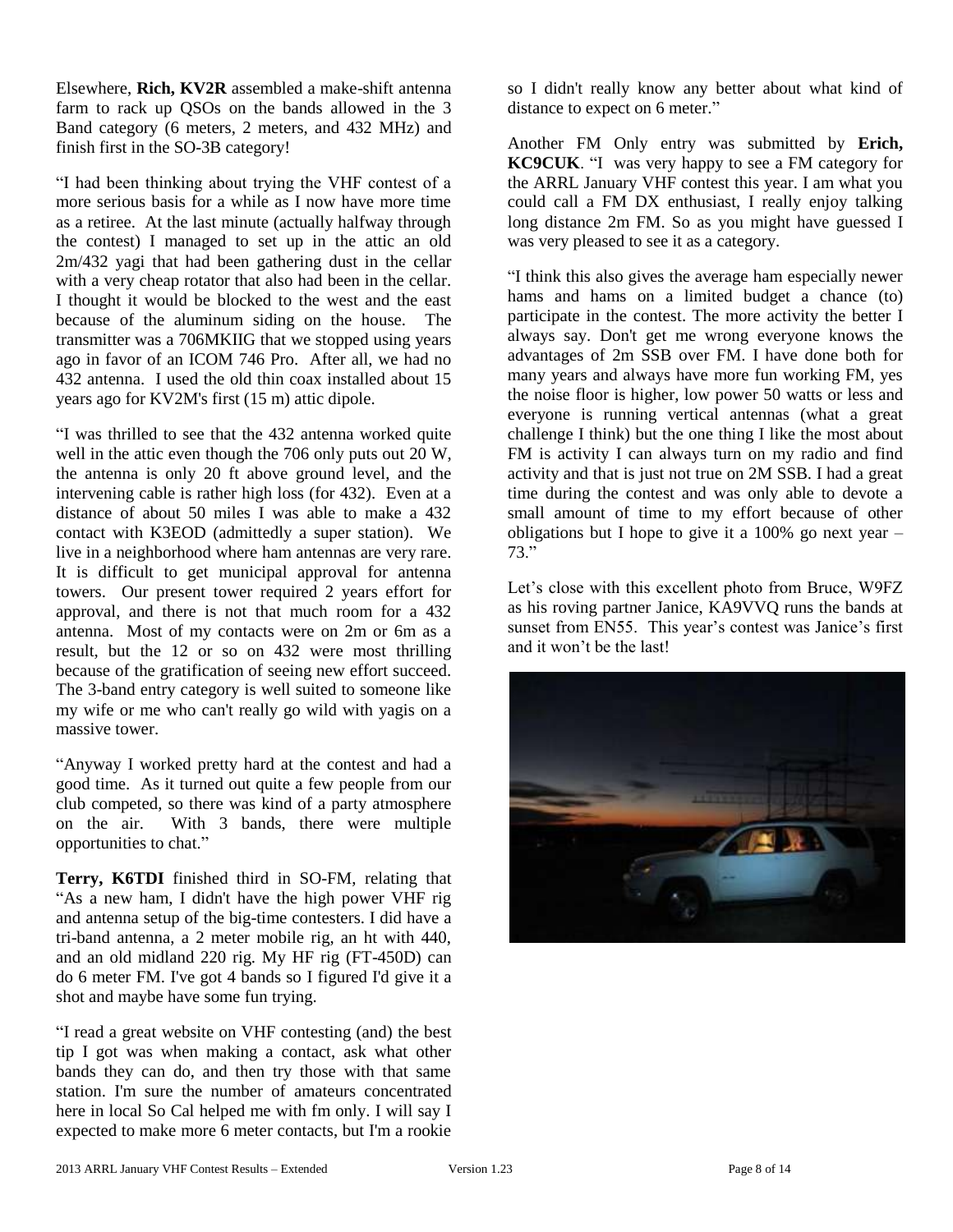| <b>Regional Leaders</b>                                                                      |                                                    |                                                               |                                                        |                                                   |                                                                   |                                                    |                                                                      |                                                                   |                                                                            |                                                                                                                    |                                                               |                                                   |                                                                                                                     |                                                  |
|----------------------------------------------------------------------------------------------|----------------------------------------------------|---------------------------------------------------------------|--------------------------------------------------------|---------------------------------------------------|-------------------------------------------------------------------|----------------------------------------------------|----------------------------------------------------------------------|-------------------------------------------------------------------|----------------------------------------------------------------------------|--------------------------------------------------------------------------------------------------------------------|---------------------------------------------------------------|---------------------------------------------------|---------------------------------------------------------------------------------------------------------------------|--------------------------------------------------|
| <b>Northeast</b>                                                                             |                                                    |                                                               | <b>Southeast</b>                                       |                                                   |                                                                   | <b>Central</b>                                     |                                                                      |                                                                   | <b>Midwest</b>                                                             |                                                                                                                    |                                                               | <b>West Coast</b>                                 |                                                                                                                     |                                                  |
| <b>Region</b>                                                                                |                                                    |                                                               | <b>Region</b>                                          |                                                   |                                                                   | <b>Region</b>                                      |                                                                      |                                                                   | <b>Region</b>                                                              |                                                                                                                    |                                                               | <b>Region</b>                                     |                                                                                                                     |                                                  |
| New England, Hudson and<br><b>Atlantic Divisions; Maritime and</b><br><b>Quebec Sections</b> |                                                    |                                                               | Delta, Roanoke and                                     | <b>Southeastern Divisions</b>                     |                                                                   |                                                    | <b>Central and Great Lakes</b><br><b>Divisions: Ontario Sections</b> |                                                                   |                                                                            | Dakota, Midwest, Rocky<br><b>Mountain and West Gulf</b><br>Divisions: Manitoba and<br><b>Saskatchewan Sections</b> |                                                               |                                                   | Pacific, Northwestern and<br><b>Southwestern Divisions:</b><br>Alberta, British Columbia and<br><b>NWT Sections</b> |                                                  |
| W3SZ<br>WA3NUF<br>N3RG<br>AF1T<br>WB2SIH                                                     | 186,415<br>128,338<br>88,786<br>76,248<br>71,642   | LP<br>LP<br><b>LP</b><br><b>LP</b><br>LP                      | N4QWZ<br>W2BZY<br>N4TWX<br>W5MRB<br>WB8TFV             | 69,750<br>40,107<br>20,010<br>13,650<br>12,505    | LP<br>LP<br>LP<br>LP<br>LP                                        | K2DRH<br>VA3ST<br>KC9BQA<br>VE3SMA<br>N9DG         | 81,648<br>39,483<br>16,132<br>15,660<br>15,580                       | LP<br>LP<br>LP<br>LP<br>LP                                        | WB5ZDP<br>WØGHZ<br>NØLL<br>K7RB<br><b>WBØYWW</b>                           | 15,504<br>13,986<br>10,731<br>5,400<br>4,698                                                                       | LP<br><b>LP</b><br>LP.<br>LP.<br>LP                           | AF6RR<br>KD7UO<br>K1YQP<br>K6ATZ<br>W7YOZ         | 10,350<br>9,064<br>4.984<br>4,218<br>4,216                                                                          | LP<br><b>LP</b><br><b>LP</b><br>LP<br>LP         |
| K1TEO<br>K3TUF<br>WB2RVX<br>WA2FGK (K2LNS, op)<br>WA3DRC                                     | 349,305<br>263,948<br>191,260<br>109,516<br>92,272 | HP<br>HP<br>HP<br>HP<br>HP                                    | W3IP<br>N4HB<br>W4ZRZ<br>N <sub>1</sub> GC<br>WB4JGG   | 41,412<br>15,120<br>9,800<br>8,496<br>7,614       | HP<br>HP<br>HP<br><b>HP</b><br><b>HP</b>                          | WØUC<br>W9GA<br>K8MD<br>KU8Y<br>K9EA               | 56,848<br>41,965<br>40,848<br>30,765<br>24,192                       | HP<br>HP<br>HP<br>HP<br>HP                                        | K5LLL<br>W5LUA<br><b>KØAWU</b><br>WD5K<br>W3XO/5                           | 28,747<br>14,136<br>7,080<br>7,020<br>3,276                                                                        | <b>HP</b><br>HP<br><b>HP</b><br><b>HP</b><br><b>HP</b>        | N7EPD<br>KC6ZWT<br>K7ND<br>KI7JA<br>K7CW          | 22,506<br>16,796<br>10,621<br>5,180<br>4,896                                                                        | HP<br>HP<br>HP<br>HP<br>HP                       |
| N <sub>2</sub> SPI<br>WB2AMU<br>WA3WUL<br>W3MEO<br>KD2DCC                                    | 2,464<br>915<br>48<br>12<br>6                      | Q<br>Q<br>Q<br>Q<br>Q                                         |                                                        |                                                   |                                                                   | <b>KDØEBT</b><br><b>KC9ALX</b>                     | 270<br>28                                                            | Q<br>Q                                                            | WØSTU<br>KK6MC                                                             | 666<br>252                                                                                                         | Q<br>Q                                                        | KI6QEL                                            | 1,666                                                                                                               | Q                                                |
| KV <sub>2R</sub><br>N <sub>1</sub> IBM<br>N <sub>2</sub> SLO<br>W1DYJ<br>K3YDX               | 6,368<br>4.770<br>2,080<br>1,840<br>1,246          | 3B<br>3B<br>3B<br>3B<br>3B                                    | KD5CKP<br>W4ETN<br>WA4LDU<br>NR4J<br>N4BRF             | 1,679<br>1.485<br>768<br>570<br>324               | 3B<br>3B<br>3B<br>3B<br>3B                                        | VE3KZ<br>AC8HU<br>N9TF<br>WB9TFH<br>VA3WU          | 5,680<br>4.465<br>2,369<br>2,160<br>1,064                            | 3B<br>3B<br>3B<br>3B<br>3B                                        | <b>KØNR</b><br><b>ABØBW</b><br><b>KØJQA</b><br><b>KØRGR</b><br><b>KCØP</b> | 1,311<br>174<br>88<br>80<br>65                                                                                     | 3B<br>3B<br>3B<br>3B<br>3B                                    | K6MI<br>VE7DAY<br>K6KQV<br>WB6HYH<br>K7VIT        | 5,145<br>1.113<br>1,098<br>800<br>768                                                                               | 3B<br>3B<br>3B<br>3B<br>3B                       |
| W2EV<br>K <sub>2</sub> SI<br>KB1YNT<br><b>KB1YSK</b>                                         | 1,080<br>128<br>80<br>33                           | <b>FM</b><br><b>FM</b><br><b>FM</b><br><b>FM</b>              | N <sub>4</sub> D <sub>W</sub><br>KK4MIN<br>N5EEO       | 22<br>10<br>$\mathbf{1}$                          | <b>FM</b><br>FM<br><b>FM</b>                                      | <b>KC9CUK</b><br>N9ZE<br>KT8D<br><b>KC9IDS</b>     | 441<br>156<br>24<br>9                                                | <b>FM</b><br><b>FM</b><br><b>FM</b><br><b>FM</b>                  | WD9IGX<br>K1KD<br><b>KBØKOA</b><br><b>NØHZO</b><br>KC5FM                   | 54<br>40<br>20<br>15<br>3                                                                                          | <b>FM</b><br><b>FM</b><br><b>FM</b><br>FM<br><b>FM</b>        | K6TDI<br>KL2DN<br>N6AJR<br>W6CT<br>K6QCB<br>N7WLC | 324<br>54<br>30<br>18<br>12<br>12                                                                                   | <b>FM</b><br>FM<br>FM<br>FM<br>FM<br>FM          |
| N3NGE<br>K3EOD<br>WB3IGR<br>KE <sub>1</sub> LI<br>N1JEZ                                      | 575,706<br>67,528<br>27,192<br>20,945<br>17,253    | <b>MO</b><br><b>MO</b><br><b>MO</b><br><b>MO</b><br><b>MO</b> | N4JQQ<br>K1KC<br>W4YCC<br>K5EK<br>W4TUN                | 13,356<br>3,003<br>1,653<br>648<br>493            | <b>MO</b><br><b>MO</b><br><b>MO</b><br><b>MO</b><br><b>MO</b>     | KO9A<br>K8GDT<br>N <sub>2</sub> BJ<br>W8RU<br>K5ZQ | 17,136<br>11,712<br>7,436<br>1,196<br>252                            | <b>MO</b><br><b>MO</b><br><b>MO</b><br><b>MO</b><br><b>MO</b>     | K5QE<br><b>KBØHH</b><br>KC5MVZ<br>WØRIC<br>WQ5C                            | 418,608<br>59,598<br>2,697<br>1,898<br>660                                                                         | <b>MO</b><br><b>MO</b><br><b>MO</b><br><b>MO</b><br><b>MO</b> | <b>KE7SW</b><br>AE6GE<br>KEØCO<br>W6RKC<br>KX7L   | 15,235<br>15,050<br>2,323<br>1,278<br>992                                                                           | MO<br><b>MO</b><br>MO<br>MO<br><b>MO</b>         |
| W3SO<br>K2LIM<br>W <sub>1</sub> QK<br>KB4BKV<br>K <sub>2</sub> QO                            | 116,920<br>91,440<br>28,334<br>9,776<br>8,050      | LM<br>LM<br><b>LM</b><br>LM<br>LM                             | N3MK<br>W4NH<br>N4DXY<br>WA4NZD<br>N4THM               | 27,456<br>25,456<br>1,740<br>1,488<br>1,056       | LM<br>LM<br>LM<br>LM<br>LM                                        | N8ZM<br>W9RVG                                      | 30,076<br>3,645                                                      | LM<br>LM                                                          | <b>KØSIX</b><br>WD5IYF<br>WØMR<br><b>WØAO</b>                              | 14,256<br>2,652<br>2,256<br>54                                                                                     | LM<br>LM<br>LM<br>LM                                          | W6QAR                                             | 1,725                                                                                                               | LM                                               |
| NN3Q<br>K <sub>1</sub> D <sub>S</sub><br>W2MC<br>K3IUV<br>KM3G                               | 104,924<br>99,162<br>10,584<br>10,348<br>8,832     | R<br>R<br>R<br>R<br>R                                         | N6NB<br>W6TAI<br>N <sub>2</sub> CEI<br>K4SME<br>WB2ONA | 154,440<br>134.310<br>101,707<br>94,224<br>65,681 | $\mathsf{R}$<br>R<br>$\mathsf{R}$<br>$\mathsf{R}$<br>$\mathsf{R}$ | VE3OIL<br>W9FZ<br>K9TMS<br>NE8I<br>K9PLS           | 36,646<br>20.400<br>8,207<br>7,344<br>784                            | $\mathsf{R}$<br>$\mathsf{R}$<br>$\mathsf{R}$<br>$\mathsf{R}$<br>R | W5TV<br>WK5F<br><b>KCØP</b><br><b>NØHZO</b><br>AF5Q                        | 106,128<br>40,716<br>4,320<br>4,293<br>252                                                                         | $\mathsf{R}$<br>R<br>R<br>R<br>$\mathsf{R}$                   |                                                   |                                                                                                                     |                                                  |
| N2ZBH<br>N <sub>2</sub> SLN<br>WA1T<br>W <sub>1</sub> PL<br>N <sub>2</sub> DCH               | 13,968<br>2,016<br>880<br>495<br>297               | RL<br><b>RL</b><br><b>RL</b><br><b>RL</b><br><b>RL</b>        | KD4RSL<br>N4TZH<br>KD4NOQ<br>WD5DJW<br>KF5QOA          | 2,222<br>480<br>290<br>28<br>20                   | <b>RL</b><br><b>RL</b><br><b>RL</b><br><b>RL</b><br><b>RL</b>     | W8ISS                                              | 264                                                                  | <b>RL</b>                                                         | K9JK<br>KE5GAQ<br><b>KØMHC</b><br>WA2VOI<br>WØJT                           | 20,880<br>18,800<br>8,736<br>672<br>608                                                                            | <b>RL</b><br><b>RL</b><br><b>RL</b><br><b>RL</b><br><b>RL</b> | WW7D<br>K7BWH<br>N6ZE<br>K6LMN<br>AF6VG           | 18,216<br>9,509<br>2,882<br>1,309<br>350                                                                            | RL<br>$\mathsf{RL}$<br>$\mathsf{RL}$<br>RL<br>RL |
| KJ1K                                                                                         | 9,682                                              | <b>RU</b>                                                     |                                                        |                                                   |                                                                   |                                                    |                                                                      |                                                                   | WØBL<br><b>KRØVER</b><br><b>ABØYM</b>                                      | 10,086<br>4,758<br>3,082                                                                                           | <b>RU</b><br><b>RU</b><br><b>RU</b>                           |                                                   |                                                                                                                     |                                                  |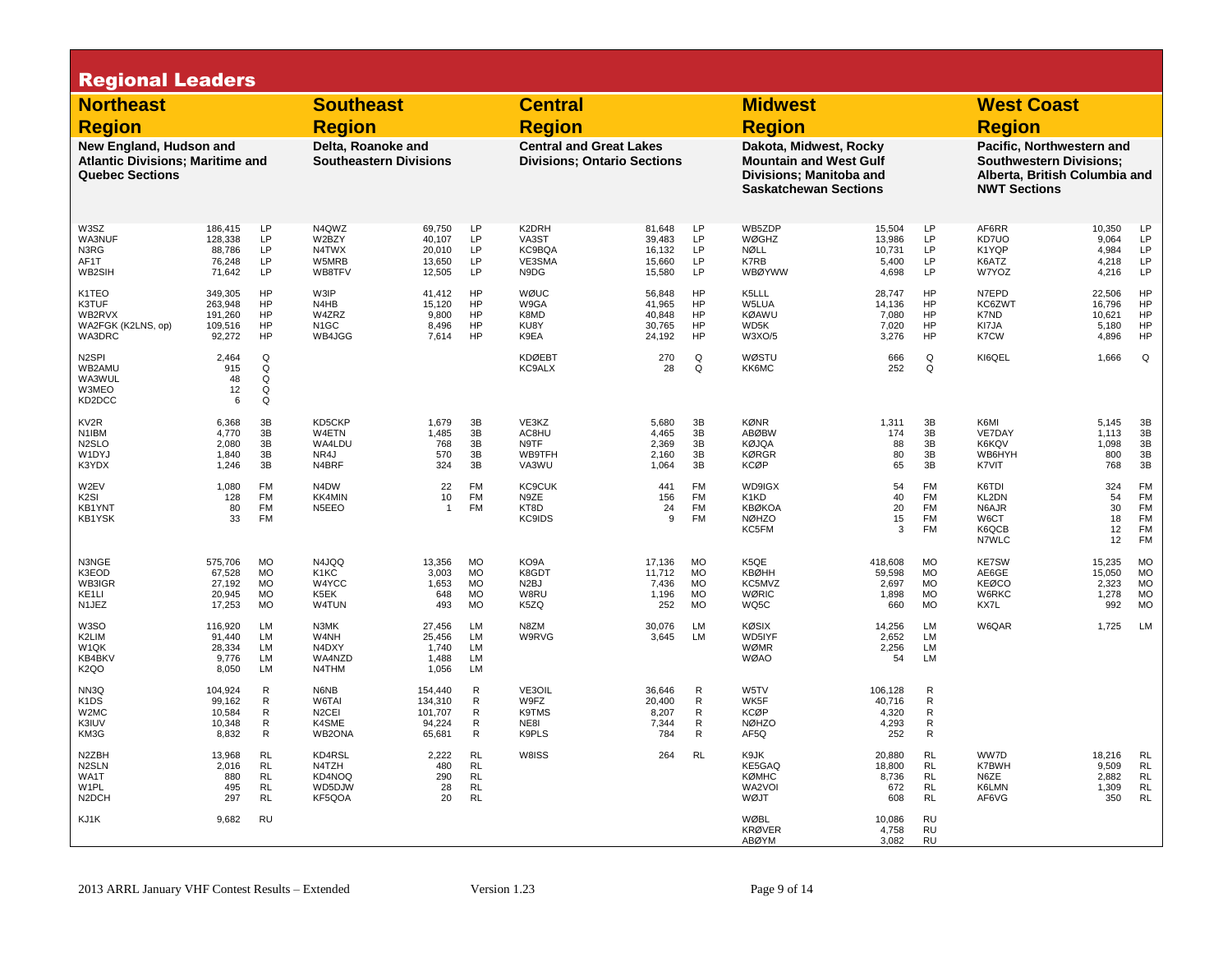| <b>Division Winners</b>           |                             |                   |
|-----------------------------------|-----------------------------|-------------------|
| Category/Division                 | Call                        | Score             |
| Single Operator, High Power       |                             |                   |
| Atlantic                          | K3TUF                       | 263,948           |
| Central<br>Dakota                 | WØUC<br>KØAWU               | 56,848<br>7,080   |
| Delta                             | WB4JGG                      | 7,614             |
| Great Lakes                       | K8MD                        | 40,848            |
| Hudson                            | W2BVH                       | 13,708            |
| Midwest                           | WØKT                        | 680               |
| New England<br>Northwestern       | K1TEO<br>N7EPD              | 349,305<br>22,506 |
| Pacific                           | KC6ZWT                      | 16,796            |
| Roanoke                           | W3IP                        | 41,412            |
| Southeastern                      | W4ZRZ                       | 9,800             |
| Southwestern                      | WA7JTM                      | 4,294             |
| West Gulf                         | K5LLL                       | 28,747            |
| Canada                            | VE3ZV                       | 16,571            |
| <b>Single Operator, Low Power</b> |                             |                   |
| Atlantic                          | W3SZ                        | 186,415           |
| Central                           | K2DRH                       | 81,648            |
| Dakota                            | WØGHZ                       | 13,986            |
| Delta                             | N4QWZ                       | 69,750            |
| Great Lakes                       | K8WW                        | 9,802             |
| Hudson<br>Midwest                 | WB2SIH<br>NØLL              | 71,642<br>10,731  |
| New England                       | AF1T                        | 76,248            |
| Northwestern                      | KD7UO                       | 9,064             |
| Pacific                           | AF6RR                       | 10,350            |
| Roanoke                           | WB8TFV                      | 12,505            |
| Rocky Mountain                    | KKØQ                        | 3,920             |
| Southeastern<br>Southwestern      | W2BZY<br>K6TSK              | 40,107<br>3,944   |
| West Gulf                         | WB5ZDP                      | 15,504            |
| Canada                            | VA3ST                       | 39,483            |
| DX                                | XE <sub>2</sub> JS          | 4                 |
| <b>Single Operator, Portable</b>  |                             |                   |
| Atlantic                          | N2SPI                       | 2,464             |
| Central                           | KDØEBT                      | 270               |
| Hudson                            | WB2AMU                      | 915               |
| Pacific                           | KI6QEL                      | 1,666             |
| Rocky Mountain                    | WØSTU                       | 666               |
| Single Operator, 3-Band           |                             |                   |
| Atlantic                          | KV2R                        | 6,368             |
| Central                           | N9TF                        | 2,369             |
| Dakota                            | <b>ABØBW</b>                | 174               |
| Delta                             | KD5CKP                      | 1,679             |
| <b>Great Lakes</b><br>Hudson      | AC8HU<br>N <sub>2</sub> SLO | 4,465<br>2,080    |
| Midwest                           | KØJQA                       | 88                |
| New England                       | W1DYJ                       | 1,840             |
| Northwestern                      | K7VIT                       | 768               |
| Pacific                           | K6MI                        | 5,145             |
| Roanoke                           | WA4LDU                      | 768               |
| Rocky Mountain<br>Southeastern    | KØNR<br>W4ETN               | 1,311<br>1,485    |
| Southwestern                      | WB6HYH                      | 800               |
| West Gulf                         | AE5P                        | 48                |
| Canada                            | VE3KZ                       | 5,680             |
| DX                                | XE1AY                       | 627               |
| Single Operator, FM Only          |                             |                   |
| Atlantic                          | W2EV                        | 1,080             |
| Central                           | <b>KC9CUK</b>               | 441               |
| Dakota                            | WD9IGX                      | 54                |
| Delta                             | N4DW                        | 22                |
| <b>Great Lakes</b><br>New England | KT8D<br>KB1YNT              | 24<br>80          |
| Pacific                           | N6AJR                       | 30                |
| Roanoke                           | KK4MIN                      | 10                |
| Southeastern                      | N <sub>5</sub> EO           | 1                 |

| Southwestern<br>West Gulf<br>Multioperator                        | K6TDI<br>KC5FM     | 324<br>3 |
|-------------------------------------------------------------------|--------------------|----------|
| Atlantic                                                          | N3NGE              |          |
| Central                                                           |                    | 575,706  |
| Dakota                                                            | KO9A               | 17,136   |
|                                                                   | NYØA               | 378      |
| Delta                                                             | N4JQQ              | 13,356   |
| Great Lakes                                                       | K8GDT              | 11,712   |
| Hudson                                                            | K2ZD               | 12,768   |
| Midwest                                                           | <b>NØAC</b>        | 6        |
| New England                                                       | KE <sub>1</sub> LI | 20,945   |
| Northwestern                                                      | <b>KE7SW</b>       | 15,235   |
| Pacific                                                           | AE6GE              | 15,050   |
| Roanoke                                                           | W4YCC              | 1,653    |
| Rocky Mountain                                                    | WØRIC              | 1,898    |
| Southeastern                                                      | K1KC               | 3,003    |
| West Gulf                                                         | K5QE               | 418,608  |
| Canada                                                            | VA7FC              | 546      |
| <b>Limited Multioperator</b>                                      |                    |          |
| Atlantic                                                          | W3SO               | 116,920  |
| Central                                                           | W9RVG              | 3,645    |
| Dakota                                                            | KØSIX              | 14,256   |
| Great Lakes                                                       | N8ZM               | 30,076   |
| Hudson                                                            | W2GH (W2JSJ, op)   | 440      |
| Midwest                                                           | WØAO               | 54       |
| New England                                                       | W1QK               | 28,334   |
| Roanoke                                                           | N3MK               | 27,456   |
| Southeastern                                                      | W4NH               | 25,456   |
| Southwestern                                                      | W6QAR              | 1,725    |
| West Gulf                                                         | WD5IYF             | 2,652    |
|                                                                   |                    |          |
| Rover                                                             |                    |          |
| Atlantic                                                          | NN3Q               | 104,924  |
| Central                                                           | W9FZ               | 20,400   |
| Dakota                                                            | KCØP               | 4,320    |
| Delta                                                             | N6NB               | 154,440  |
| Great Lakes                                                       | NE8I               | 7,344    |
| New England                                                       | AA1I               | 4,061    |
| Roanoke                                                           | W5JMC              | 47,150   |
| West Gulf                                                         | W5TV               | 106,128  |
| Canada                                                            | VE3OIL             | 36,646   |
|                                                                   |                    |          |
| <b>Limited Rover</b>                                              |                    |          |
| Atlantic                                                          | N2SLN              | 2,016    |
| Dakota                                                            | WA2VOI             | 672      |
| Delta                                                             | KD4NOQ             | 290      |
| Great Lakes                                                       | W8ISS              | 264      |
| Hudson                                                            | N2ZBH              | 13,968   |
| Midwest                                                           | NØJK               | 182      |
| New England                                                       | WA1T               | 880      |
| Northwestern                                                      | WW7D               | 18,216   |
| Roanoke                                                           | KD4RSL             | 2,222    |
| Rocky Mountain                                                    | KD7WPJ             | 54       |
| Southeastern                                                      | N4TZH              | 480      |
| Southwestern                                                      | N6ZE               | 2,882    |
| West Gulf                                                         | K9JK               | 20,880   |
| Ver 1.23 restores listing for Southwestern Division Limited Rover |                    |          |
| winner N6ZE.                                                      |                    |          |
| <b>Unlimited Rover</b>                                            |                    |          |
| New England                                                       | KJ1K               | 9,682    |
| Rocky Mountain                                                    | WØBL               | 10,086   |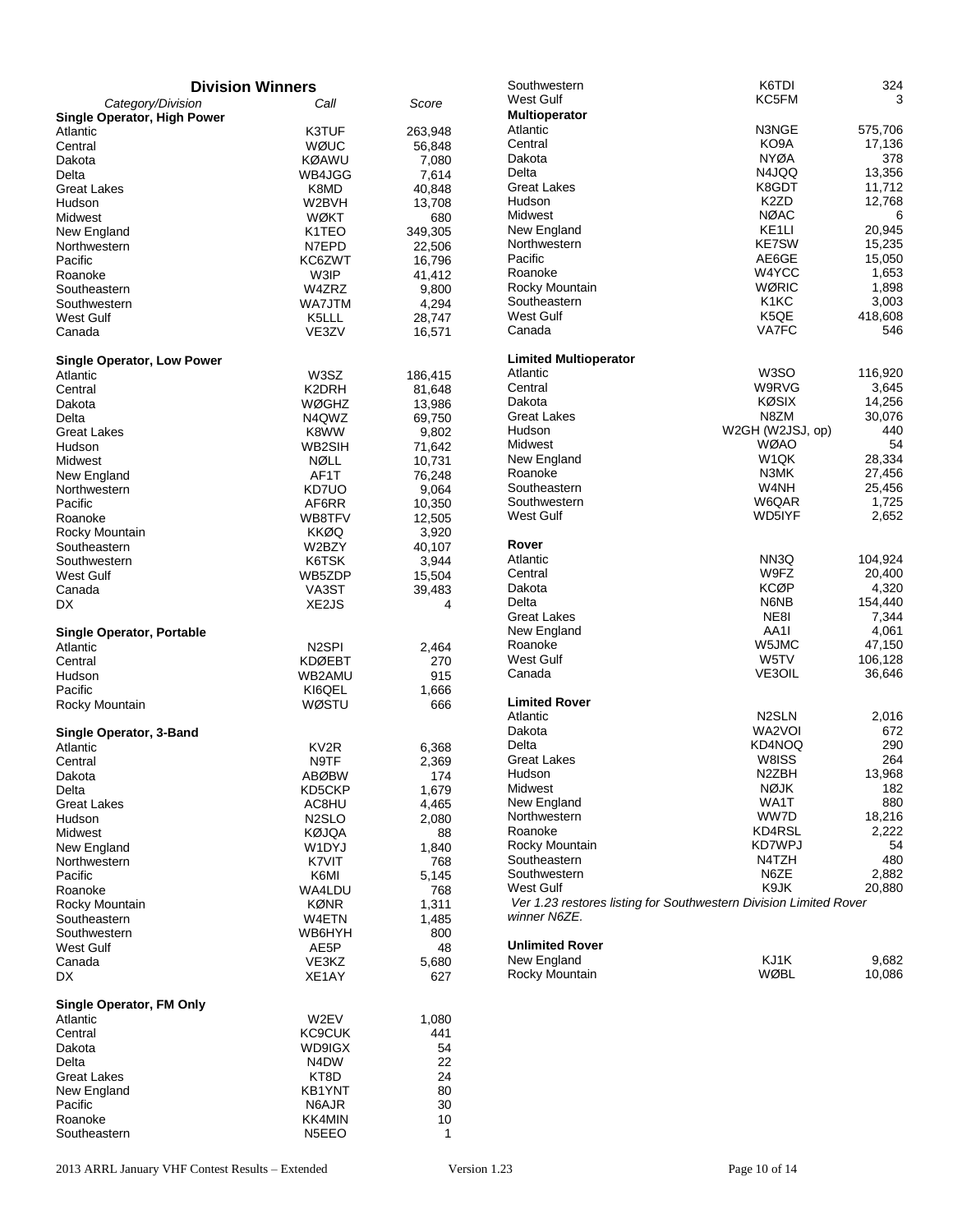# **2013 ARRL January VHF Contest – QSO Category/Band Leaders**

| <b>Single Operator, Low Power</b> |                         | K1KG                               | 4              | 3.4 GHz                            |                         | W4ETN                           | 48                      |
|-----------------------------------|-------------------------|------------------------------------|----------------|------------------------------------|-------------------------|---------------------------------|-------------------------|
|                                   |                         | <b>NØYE</b>                        | 3              | K3TUF                              | 25                      |                                 |                         |
| <b>50 MHz</b>                     |                         | W2BZY                              | 3              | WB2RVX                             | 20                      | <b>144 MHz</b>                  |                         |
|                                   |                         |                                    |                | WA3DRC                             | 18                      | KV <sub>2R</sub>                | 83                      |
| N4QWZ                             | 191                     | 24 GHz                             |                | K1TEO                              | 12                      | K6MI                            | 46                      |
| AF1T                              | 164                     | W3SZ                               | 5              | K3IPM                              | 9                       | VE3KZ                           | 45                      |
| N8RA                              | 158                     | AF1T                               |                | WA3EHD                             | 9                       | N1IBM                           | 40                      |
| WA3NUF                            | 147                     |                                    |                |                                    |                         |                                 |                         |
| K2DRH                             | 124                     | VE3SMA                             | 1              |                                    |                         | N9TF                            | 39                      |
| W3SZ                              | 124                     | WA3NUF                             | 1              | 5.7 GHz                            |                         |                                 |                         |
|                                   |                         |                                    |                | K3TUF                              | 16                      | 432 MHz                         |                         |
| <b>144 MHz</b>                    |                         | Light                              |                | WB2RVX                             | 14                      | K6MI                            | 29                      |
|                                   |                         | W2SJ                               | $\overline{7}$ | WA3DRC                             | 10                      | N9TF                            | 19                      |
| WA3NUF                            | 149                     | N3RG                               | 6              | K1TEO                              | 9                       | N <sub>2</sub> SLO              | 17                      |
| W3SZ                              | 147                     | K3EGE                              | $\overline{c}$ | WA2FGK (K2LNS, op)                 | 4                       | VE3KZ                           | 15                      |
| WB2SIH                            | 146                     |                                    |                |                                    |                         |                                 |                         |
| <b>KBØLYL</b>                     | 126                     | KB1JEY                             |                | WA2OMY                             | 4                       | WB9TFH                          | 14                      |
| AF1T                              | 120                     | VE3SMA                             |                |                                    |                         |                                 |                         |
|                                   |                         | W3GAD                              |                | <b>10 GHz</b>                      |                         | <b>Single Operator, FM Only</b> |                         |
| <b>222 MHz</b>                    |                         | WA3NUF                             | 1              | K3TUF                              | 10                      |                                 |                         |
|                                   |                         |                                    |                | WA3DRC                             | 8                       |                                 |                         |
| W3SZ                              | 76                      | <b>Single Operator, High Power</b> |                | K1TEO                              | $\overline{\mathbf{7}}$ | <b>50 MHz</b>                   |                         |
| WA3NUF                            | 68                      |                                    |                | WB2RVX                             | 6                       | W2EV                            | 19                      |
| WB2SIH                            | 63                      |                                    |                | K3CB                               | 5                       | K <sub>2</sub> SI               | $\overline{\mathbf{c}}$ |
| W3GAD                             | 53                      | <b>50 MHz</b>                      |                |                                    |                         | K6TDI                           | $\overline{\mathbf{c}}$ |
| AF1T                              | 52                      | K1TOL                              | 396            |                                    |                         | <b>NØHZO</b>                    | 1                       |
| WA3GFZ                            | 52                      | K3OO                               | 287            | 24 GHz                             |                         |                                 |                         |
|                                   |                         | K1TEO                              | 259            | K3TUF                              | 5                       | <b>144 MHz</b>                  |                         |
|                                   |                         |                                    |                |                                    |                         |                                 |                         |
| 432 MHz                           |                         | W3EP                               | 221            | Light                              |                         | <b>KC9CUK</b>                   | 63                      |
| W3SZ                              | 87                      | N3HBX                              | 219            | WB2RVX                             | 3                       | W2EV                            | 27                      |
| WB2SIH                            | 73                      |                                    |                | WA3DRC                             | 1                       | WD9IGX                          | 27                      |
| WA3NUF                            | 71                      | <b>144 MHz</b>                     |                |                                    |                         | N4DW                            | 22                      |
| WA3GFZ                            | 66                      | K <sub>1</sub> JT                  | 263            | WA3EHD                             | 1                       | N9ZE                            | 16                      |
| K2DRH                             | 56                      | K1TEO                              | 250            |                                    |                         |                                 |                         |
|                                   |                         | KA1ZE                              | 218            | <b>Single Operator, Portable</b>   |                         | <b>222 MHz</b>                  |                         |
| 902 MHz                           |                         |                                    |                |                                    |                         |                                 |                         |
|                                   |                         | W2KV                               | 216            |                                    |                         | W2EV                            | 5                       |
| W3SZ                              | 33                      | N3HBX                              | 174            | <b>50 MHz</b>                      |                         | KT8D                            | 3                       |
| WA3NUF                            | 28                      |                                    |                | N <sub>2</sub> SPI                 | 29                      | K6TDI                           | 1                       |
| N3RG                              | 27                      | <b>222 MHz</b>                     |                | WB2AMU                             | 21                      | N6AJR                           | 1                       |
| WA3GFZ                            | 24                      | K1TEO                              | 102            | KK6MC                              | 14                      |                                 |                         |
| W3GAD                             | 20                      | K3TUF                              | 94             | KI6QEL                             | 12                      | 432 MHz                         |                         |
|                                   |                         | WB2RVX                             | 67             | WØSTU                              | 9                       | W2EV                            | 8                       |
|                                   |                         |                                    |                |                                    |                         | K6TDI                           |                         |
| 1.2 GHz                           |                         | WA3DRC                             | 54             |                                    |                         |                                 | 5                       |
| W3SZ                              | 45                      | K3IPM                              | 52             | <b>144 MHz</b>                     |                         | N9ZE                            | 5                       |
| N3RG                              | 31                      | N3YMS                              | 52             | N <sub>2</sub> SPI                 | 31                      | W6CT                            | 4                       |
| WA3NUF                            | 30                      |                                    |                | KI6QEL                             | 30                      | K <sub>2</sub> SI               | 3                       |
| WA3GFZ                            | 20                      | 432 MHz                            |                | WØSTU                              | 27                      | KB1YNT                          | 3                       |
| K1KG                              | 19                      | K <sub>1</sub> T <sub>E</sub> O    | 125            | WB2AMU                             | 16                      | KL2DN                           | 3                       |
|                                   |                         | K3TUF                              | 111            | <b>KD0EBT</b>                      | 11                      |                                 |                         |
| 2.3 GHz                           |                         |                                    |                |                                    |                         |                                 |                         |
|                                   |                         | WB2RVX                             | 92             |                                    |                         |                                 |                         |
| W3SZ                              | 27                      | K3GNC                              | 76             | <b>222 MHz</b>                     |                         |                                 |                         |
| WA3NUF                            | 21                      | WA3DRC                             | 74             | KI6QEL                             | 6                       |                                 |                         |
| WA3GFZ                            | 16                      |                                    |                | WB2AMU                             | 5                       |                                 |                         |
| N3RG                              | 14                      | 902 MHz                            |                | WØSTU                              | 4                       |                                 |                         |
| K1KG                              | 10                      | K3TUF                              | 40             |                                    |                         |                                 |                         |
|                                   |                         | WB2RVX                             | 35             | 432 MHz                            |                         |                                 |                         |
|                                   |                         |                                    |                |                                    |                         |                                 |                         |
| 3.4 GHz                           |                         | K1TEO                              | 30             | KI6QEL                             | 22                      |                                 |                         |
| W3SZ                              | 23                      | WA3DRC                             | 27             | WØSTU                              | 15                      |                                 |                         |
| WA3NUF                            | 18                      | WA3EHD                             | 25             | N <sub>2</sub> SPI                 | 14                      |                                 |                         |
| WA3GFZ                            | 10                      |                                    |                | WB2AMU                             | 7                       |                                 |                         |
| W2BZY                             | 9                       | 1.2 GHz                            |                | <b>KC9ALX</b>                      | 6                       |                                 |                         |
| N3RG                              | 8                       | K3TUF                              | 46             |                                    |                         |                                 |                         |
|                                   |                         | WB2RVX                             | 41             |                                    |                         |                                 |                         |
|                                   |                         |                                    |                |                                    |                         |                                 |                         |
| 5.7 GHz                           |                         | K1TEO                              | 40             | Light                              |                         |                                 |                         |
| W3SZ                              | 18                      | WA3DRC                             | 37             | WA3WUL                             | 6                       |                                 |                         |
| WA3NUF                            | $\overline{7}$          | K3GNC                              | 32             |                                    |                         |                                 |                         |
| K1KG                              | 4                       |                                    |                |                                    |                         |                                 |                         |
| W2BZY                             | $\overline{\mathbf{c}}$ | 2.3 GHz                            |                | <b>Single Operator, Three Band</b> |                         |                                 |                         |
| W3RJW                             | $\overline{2}$          | WB2RVX                             | 28             |                                    |                         |                                 |                         |
|                                   |                         | K3TUF                              | 27             |                                    |                         |                                 |                         |
|                                   |                         |                                    |                | <b>50 MHz</b>                      |                         |                                 |                         |
|                                   |                         | WA3DRC                             | 23             | KV <sub>2R</sub>                   | 92                      |                                 |                         |
| 10 GHz                            |                         | WA3EHD                             | 17             | K2UNK                              | 82                      |                                 |                         |
| W3SZ                              | 16                      | K1TEO                              | 16             | VE3KZ                              | 67                      |                                 |                         |
| WA3NUF                            | $\boldsymbol{7}$        |                                    |                | W1DYJ                              | 50                      |                                 |                         |
|                                   |                         |                                    |                |                                    |                         |                                 |                         |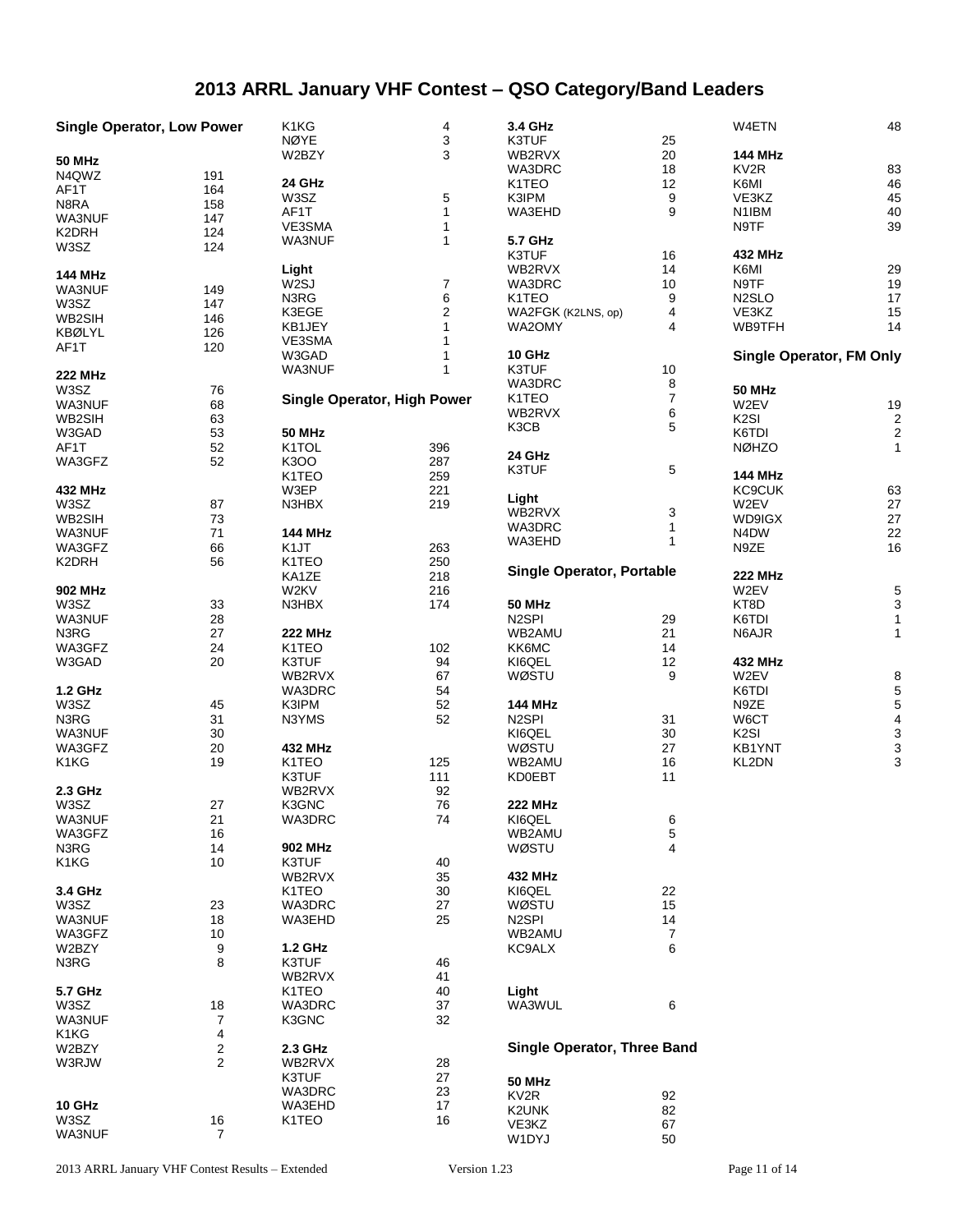| <b>Multioperator</b>       |                         | <b>50 MHz</b>                 |     | K3IUV                         | 1              | 1.2 GHz       |
|----------------------------|-------------------------|-------------------------------|-----|-------------------------------|----------------|---------------|
| (-L Limited Multioperator) |                         | W5JMC                         | 82  | VE3OIL                        | $\mathbf{1}$   | KJ1K          |
|                            |                         | NN3Q                          | 64  |                               |                | <b>KRØVER</b> |
|                            |                         | K <sub>1</sub> DS             | 60  | Light                         |                | WØBL          |
| <b>50 MHz</b>              |                         |                               |     |                               |                |               |
| N3NGE                      | 355                     | W2MC                          | 52  | NE3I                          | 6              |               |
| K5QE                       | 252                     | W5TV                          | 51  | W2MC                          | 6              |               |
| K <sub>2</sub> ZD          | 224                     |                               |     | K <sub>1</sub> D <sub>S</sub> | 5              |               |
|                            |                         | <b>144 MHz</b>                |     | K3IUV                         | $\sqrt{5}$     |               |
| W1QK-L                     | 220                     | NN3Q                          | 139 | VE3OIL                        | $\overline{c}$ |               |
| K2LIM-L                    | 173                     | W5JMC                         | 111 | NN3Q                          | 2              |               |
|                            |                         |                               |     |                               |                |               |
| <b>144 MHz</b>             |                         | K <sub>1</sub> D <sub>S</sub> | 92  |                               |                |               |
| N3NGE                      | 367                     | W9FZ                          | 88  |                               |                |               |
|                            | 230                     | VE3OIL                        | 75  | <b>Limited Rover</b>          |                |               |
| K2LIM-L                    |                         |                               |     |                               |                |               |
| W3SO-L                     | 202                     | <b>222 MHz</b>                |     |                               |                |               |
| K5QE                       | 198                     | NN3Q                          |     | <b>50 MHz</b>                 |                |               |
| W1QK-L                     | 125                     |                               | 76  | WW7D                          | 130            |               |
|                            |                         | W5JMC                         | 60  | N2ZBH                         | 122            |               |
| <b>222 MHz</b>             |                         | K <sub>1</sub> DS             | 59  | K7BWH                         | 91             |               |
|                            | 144                     | W5TV                          | 53  | K9JK                          | 79             |               |
| N3NGE                      |                         | N6NB                          | 47  |                               |                |               |
| W3SO-L                     | 82                      |                               |     | KE5GAQ                        | 70             |               |
| K2LIM-L                    | 65                      |                               |     |                               |                |               |
| K3EOD                      | 63                      | 432 MHz                       |     | <b>144 MHz</b>                |                |               |
| K5QE                       | 61                      | NN3Q                          | 82  | K7BWH                         | 114            |               |
|                            |                         | K <sub>1</sub> D <sub>S</sub> | 74  | WW7D                          | 108            |               |
|                            |                         | W5JMC                         | 71  |                               |                |               |
| 432 MHz                    |                         | W9FZ                          | 57  | N <sub>2</sub> ZBH            | 98             |               |
| N3NGE                      | 186                     | W5TV                          | 50  | KE5GAQ                        | 70             |               |
| W3SO-L                     | 109                     |                               |     | <b>KØMHC</b>                  | 63             |               |
| K5QE                       | 94                      |                               |     |                               |                |               |
| K3EOD                      | 66                      | 902 MHz                       |     | 222 MHz                       |                |               |
| <b>KBØHH</b>               | 54                      | NN3Q                          | 46  | KE5GAQ                        | 62             |               |
|                            |                         | K <sub>1</sub> D <sub>S</sub> | 35  |                               |                |               |
|                            |                         | N6NB                          | 30  | K9JK                          | 52             |               |
| 902 MHz                    |                         | W5TV                          | 28  | N2ZBH                         | 40             |               |
| N3NGE                      | 47                      |                               |     | WW7D                          | 36             |               |
| K3EOD                      | 26                      | W6TAI                         | 27  | <b>KØMHC</b>                  | 26             |               |
| K5QE                       | 21                      |                               |     |                               |                |               |
| WB3IGR                     | 15                      | 1.2 GHz                       |     | 432 MHz                       |                |               |
|                            |                         | NN3Q                          | 48  |                               |                |               |
| <b>KBØHH</b>               | 8                       | K <sub>1</sub> D <sub>S</sub> | 40  | KE5GAQ                        | 68             |               |
|                            |                         | N6NB                          | 30  | K9JK                          | 53             |               |
| 1.2 GHz                    |                         |                               |     | WW7D                          | 52             |               |
| N3NGE                      | 60                      | W5JMC                         | 30  | N2ZBH                         | 44             |               |
| K5QE                       | 24                      | W6TAI                         | 29  | <b>KØMHC</b>                  | 32             |               |
|                            |                         | 2.3 GHz                       |     |                               |                |               |
| K3EOD                      | 23                      | N6NB                          | 30  |                               |                |               |
| WB3IGR                     | 15                      | W6TAI                         | 27  |                               |                |               |
| <b>KBØHH</b>               | 12                      |                               | 24  | <b>Unlimited Rover</b>        |                |               |
|                            |                         | K <sub>1</sub> D <sub>S</sub> |     |                               |                |               |
| 2.3 GHz                    |                         | W5TV                          | 23  |                               |                |               |
| N3NGE                      | 32                      | N <sub>2</sub> CEI            | 21  | <b>50 MHz</b>                 |                |               |
|                            |                         |                               |     | <b>WØBL</b>                   | 51             |               |
| K5QE                       | 13                      | 3.4 GHz                       |     | KJ1K                          | 30             |               |
| W1XM                       | 6                       | N6NB                          | 28  | ABØYM                         | 25             |               |
| N4JQQ                      | 4                       |                               |     | <b>KRØVER</b>                 | 24             |               |
| WB3IGR                     | 3                       | W6TAI                         | 26  |                               |                |               |
|                            |                         | K <sub>1</sub> D <sub>S</sub> | 24  |                               |                |               |
| 3.4 GHz                    |                         | W5TV                          | 24  | <b>144 MHz</b>                |                |               |
|                            |                         | N <sub>2</sub> CEI            | 21  | WØBL                          | 45             |               |
| N3NGE                      | 25                      | NN3Q                          | 21  | KJ1K                          | 42             |               |
| K5QE                       | 11                      |                               |     | ABØYM                         | 33             |               |
| <b>KE7SW</b>               | $\overline{\mathbf{c}}$ |                               |     | <b>KRØVER</b>                 | 29             |               |
|                            |                         |                               |     |                               |                |               |
|                            |                         | 5.7 GHz                       |     |                               |                |               |
| 5.7 GHz                    |                         | N6NB                          | 26  | <b>222 MHz</b>                |                |               |
|                            |                         | K <sub>1</sub> D <sub>S</sub> | 22  | KJ1K                          | 22             |               |
| N3NGE                      | 15                      | W5TV                          | 20  | WØBL                          | 19             |               |
| K5QE                       | 11                      | W6TAI                         | 20  | <b>ABØYM</b>                  | 16             |               |
| <b>KE7SW</b>               | 1                       |                               |     | <b>KRØVER</b>                 | 15             |               |
|                            |                         | K4SME                         | 19  |                               |                |               |
| 10 GHz                     |                         | N <sub>2</sub> CEI            | 19  |                               |                |               |
| N3NGE                      | 14                      | NN3Q                          | 19  | 432 MHz                       |                |               |
|                            |                         |                               |     | WØBL                          | 26             |               |
| K5QE                       | 9                       | 10 GHz                        |     | KJ1K                          | 23             |               |
|                            |                         | N6NB                          | 26  | <b>ABØYM</b>                  | 22             |               |
| Light                      |                         |                               |     | <b>KRØVER</b>                 | 20             |               |
| K3EOD                      | 6                       | K <sub>1</sub> D <sub>S</sub> | 24  |                               |                |               |
| WB3IGR                     | 3                       | NN3Q                          | 20  |                               |                |               |
|                            | 2                       | N <sub>2</sub> CEI            | 19  | 902 MHz                       |                |               |
| N3NGE                      |                         | W6TAI                         | 18  | <b>KRØVER</b>                 | 10             |               |
|                            |                         |                               |     | WØBL                          | 10             |               |
|                            |                         | 24 GHz                        |     | KJ1K                          | 4              |               |
| Rover                      |                         |                               |     |                               |                |               |
|                            |                         | K <sub>1</sub> DS             | 8   |                               |                |               |

7

5

5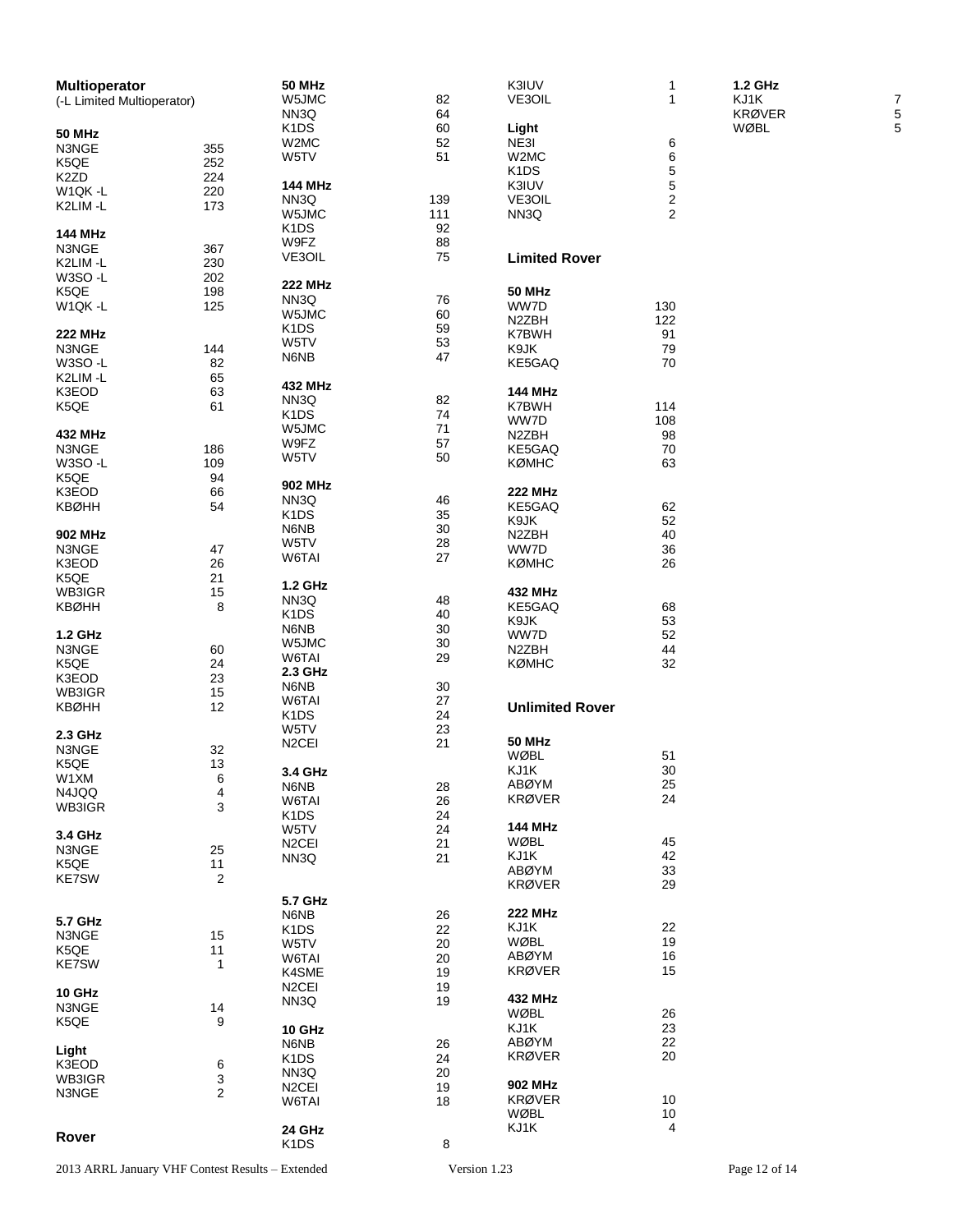# **2013 ARRL January VHF Contest – Multiplier Category/Band Leaders**

|                                   |                         | W2BZY                              |                         | K3CB                             |                         |
|-----------------------------------|-------------------------|------------------------------------|-------------------------|----------------------------------|-------------------------|
| <b>Single Operator, Low Power</b> |                         |                                    | $\overline{\mathbf{c}}$ |                                  | 5                       |
|                                   |                         | WA3NUF                             | $\overline{c}$          | WA3DRC                           | 5                       |
|                                   |                         |                                    |                         | WB2RVX                           | 5                       |
| 50 MHz                            |                         | 24 GHz                             |                         |                                  |                         |
| N4QWZ                             | 67                      |                                    |                         |                                  |                         |
|                                   |                         | W3SZ                               | 4                       | 5.7 GHz                          |                         |
| K2DRH                             | 55                      | AF1T                               | 1                       | K1TEO                            | 7                       |
| N4TWX                             | 52                      |                                    | $\mathbf{1}$            |                                  |                         |
| NØLL                              | 44                      | VE3SMA                             |                         | K3TUF                            | 6                       |
|                                   |                         | WA3NUF                             | 1                       | WB2RVX                           | 5                       |
| AF1T                              | 42                      |                                    |                         | WA3DRC                           | $\overline{\mathbf{4}}$ |
| K8WW                              | 42                      |                                    |                         |                                  |                         |
|                                   |                         | Light                              |                         | K3CB                             | 3                       |
|                                   |                         | K3EGE                              | 1                       | WA2FGK (K2LNS, op)               | 3                       |
| <b>144 MHz</b>                    |                         |                                    |                         |                                  |                         |
|                                   |                         | KB1JEY                             | 1                       |                                  |                         |
| K2DRH                             | 41                      | N3RG                               | 1                       | 10 GHz                           |                         |
| N4QWZ                             | 30                      |                                    |                         |                                  |                         |
|                                   |                         | VE3SMA                             | 1                       | K1TEO                            | 5                       |
| VA3ST                             | 26                      | W <sub>2</sub> SJ                  | 1                       | K3CB                             | $\overline{\mathbf{4}}$ |
| WA3EOQ                            | 25                      |                                    |                         |                                  |                         |
|                                   |                         | W3GAD                              | 1                       | K3TUF                            | 4                       |
| N9DG                              | 24                      | <b>WA3NUF</b>                      | 1                       | KA3EJJ                           | 3                       |
| WB2SIH                            | 24                      |                                    |                         |                                  | 3                       |
|                                   |                         |                                    |                         | W5LUA                            |                         |
|                                   |                         | <b>Single Operator, High Power</b> |                         |                                  |                         |
| 222 MHz                           |                         |                                    |                         | 24 GHz                           |                         |
| K2DRH                             | 26                      |                                    |                         |                                  |                         |
|                                   |                         | <b>50 MHz</b>                      |                         | K3TUF                            | 4                       |
| N4QWZ                             | 22                      |                                    |                         |                                  |                         |
| WB2SIH                            | 22                      | K <sub>1</sub> TOL                 | 97                      |                                  |                         |
|                                   |                         | WØUC                               | 57                      | Light                            |                         |
| VA3ST                             | 20                      | K <sub>1</sub> T <sub>E</sub> O    | 54                      | WA3DRC                           | 1                       |
| N9DG                              | 18                      |                                    |                         |                                  |                         |
|                                   |                         | WD5K                               | 54                      | WA3EHD                           | 1                       |
|                                   |                         | KU8Y                               | 51                      | WB2RVX                           | $\mathbf{1}$            |
| 432 MHz                           |                         |                                    |                         |                                  |                         |
|                                   |                         | W3EP                               | 51                      |                                  |                         |
| K2DRH                             | 27                      |                                    |                         | <b>Single Operator, Portable</b> |                         |
| N4QWZ                             | 24                      |                                    |                         |                                  |                         |
|                                   |                         | 144 MHz                            |                         |                                  |                         |
| VA3ST                             | 22                      |                                    |                         |                                  |                         |
| WB2SIH                            | 21                      | K <sub>1</sub> JT                  | 96                      | <b>50 MHz</b>                    |                         |
|                                   |                         | KA1ZE                              | 56                      | N <sub>2</sub> SPI               | 10                      |
| WA3EOQ                            | 17                      | K1TEO                              | 41                      | KK6MC                            | 8                       |
|                                   |                         |                                    |                         |                                  |                         |
|                                   |                         | WA3QPX                             | 36                      | WB2AMU                           | 6                       |
| 902 MHz                           |                         |                                    |                         |                                  |                         |
| KC9BQA                            | 8                       | W9JN                               | 33                      | KI6QEL                           | 4                       |
|                                   |                         | WA2FGK (K2LNS, op)                 | 33                      | <b>KDØEBT</b>                    | 3                       |
| WA3NUF                            | 8                       |                                    |                         |                                  |                         |
| K1KG                              | 7                       | WB2RVX                             | 33                      | W3MEO                            | 3                       |
|                                   |                         |                                    |                         |                                  |                         |
| N3RG                              | $\overline{7}$          |                                    |                         |                                  |                         |
| W3SZ                              | 7                       | <b>222 MHz</b>                     |                         | <b>144 MHz</b>                   |                         |
|                                   |                         | K1TEO                              | 31                      | N <sub>2</sub> SPI               | 12                      |
| WA3GFZ                            | 7                       |                                    |                         |                                  |                         |
| WB2SIH                            | 7                       | K3TUF                              | 22                      | KI6QEL                           | 6                       |
|                                   |                         | WA2FGK (K2LNS, op)                 | 21                      | KD0EBT                           | 5                       |
|                                   |                         |                                    |                         |                                  |                         |
| 1.2 GHz                           |                         | WØUC                               | 18                      | WB2AMU                           | 5                       |
|                                   |                         | K <sub>1</sub> TR                  | 16                      | WØSTU                            | 4                       |
| K2DRH                             | 11                      |                                    |                         |                                  |                         |
| WB2SIH                            | 9                       | K8MD                               | 16                      |                                  |                         |
|                                   |                         | K8TQK                              | 16                      | <b>222 MHz</b>                   |                         |
| N3RG                              | 8                       |                                    |                         |                                  |                         |
| W3SZ                              | 8                       | W9GA                               | 16                      | KI6QEL                           | $\overline{2}$          |
|                                   |                         | WB2RVX                             | 16                      | WB2AMU                           | $\overline{\mathbf{c}}$ |
| K1KG                              | $\overline{7}$          |                                    |                         |                                  |                         |
| VA3ST                             | $\boldsymbol{7}$        |                                    |                         | WØSTU                            | $\mathbf{1}$            |
|                                   |                         | 432 MHz                            |                         |                                  |                         |
| W2BZY                             | 7                       |                                    |                         |                                  |                         |
|                                   |                         | K <sub>1</sub> T <sub>E</sub> O    | 31                      | 432 MHz                          |                         |
|                                   |                         | K3TUF                              | 25                      | N <sub>2</sub> SPI               | 6                       |
| 2.3 GHz                           |                         |                                    |                         |                                  |                         |
| W3SZ                              | 7                       | WA2FGK (K2LNS, op)                 | 22                      | KI6QEL                           | 5                       |
|                                   |                         | K9EA                               | 19                      | <b>KDØEBT</b>                    | $\overline{\mathbf{c}}$ |
| K1KG                              | 6                       |                                    |                         |                                  |                         |
| N3RG                              | 6                       | VE3ZV                              | 19                      | KK6MC                            | $\mathbf 2$             |
|                                   |                         | WB2RVX                             | 19                      | WØSTU                            | $\mathbf 2$             |
| W2BZY                             | 5                       |                                    |                         |                                  |                         |
| WA3GFZ                            | 5                       |                                    |                         | WB2AMU                           | 2                       |
|                                   |                         | 902 MHz                            |                         |                                  |                         |
| WA3NUF                            | 5                       |                                    |                         |                                  |                         |
|                                   |                         | K1TEO                              | 15                      | Light                            |                         |
|                                   |                         | K3TUF                              | 9                       | WA3WUL                           | 1                       |
| 3.4 GHz                           |                         |                                    |                         |                                  |                         |
| W3SZ                              | 7                       | WB2RVX                             | 9                       |                                  |                         |
|                                   |                         | W3IP                               | 8                       | Single Operator, Three Band      |                         |
| W2BZY                             | 5                       |                                    |                         |                                  |                         |
| WA3NUF                            | 5                       | W9GA                               | 8                       | <b>50 MHz</b>                    |                         |
|                                   |                         |                                    |                         | AC8HU                            | 24                      |
| N3RG                              | 4                       |                                    |                         |                                  |                         |
| WA3GFZ                            | 4                       | 1.2 GHz                            |                         | N1IBM                            | 23                      |
|                                   |                         | K <sub>1</sub> T <sub>EO</sub>     | 18                      | VE3KZ                            | 23                      |
|                                   |                         |                                    |                         |                                  |                         |
| 5.7 GHz                           |                         | K3TUF                              | 10                      | W4ETN                            | 23                      |
|                                   |                         | K3CB                               | 9                       |                                  | 19                      |
| W3SZ                              | 7                       |                                    |                         | XE1AY                            |                         |
|                                   | 3                       | W3IP                               | 9                       |                                  |                         |
| K1KG                              |                         | WA2FGK (K2LNS, op)                 | 9                       | 144 MHz                          |                         |
| WA3NUF                            | $\overline{c}$          |                                    |                         |                                  |                         |
| AF1T                              | $\mathbf{1}$            | WB2RVX                             | 9                       | AC8HU                            | 16                      |
|                                   |                         |                                    |                         |                                  |                         |
| K1YQP                             | 1                       |                                    |                         | N <sub>1</sub> IBM               | 15                      |
|                                   |                         | 2.3 GHz                            |                         | K6MI                             | 12                      |
| KF8QL                             | 1                       | K <sub>1</sub> T <sub>E</sub> O    | 10                      |                                  |                         |
| VE3SMA                            | 1                       |                                    |                         | KV2R                             | 12                      |
|                                   |                         | K3TUF                              | 7                       | VE3KZ                            | 12                      |
| W2BZY                             | 1                       | K3CB                               | 6                       |                                  |                         |
| W3RJW                             | 1                       |                                    |                         | <b>WB9TFH</b>                    | 12                      |
|                                   |                         | WB2RVX                             | 6                       |                                  |                         |
| WA3GFZ                            | 1                       |                                    | 5                       |                                  |                         |
|                                   |                         | WA2FGK (K2LNS, op)                 |                         | 432 MHz                          |                         |
|                                   |                         | WA3DRC                             | 5                       | K6MI                             | 10                      |
| 10 GHz                            |                         |                                    |                         |                                  |                         |
| W3SZ                              | 7                       |                                    |                         | AC8HU                            | $\overline{7}$          |
|                                   |                         | 3.4 GHz                            |                         | N <sub>1</sub> IBM               | $\overline{7}$          |
| AF1T                              | $\overline{\mathbf{c}}$ | K1TEO                              |                         |                                  |                         |
| K1KG                              | 2                       |                                    | 7                       | N9TF                             | $\boldsymbol{7}$        |
|                                   |                         | K3TUF                              | $\overline{7}$          | <b>WB9TFH</b>                    | $\overline{7}$          |
| NØYE                              | $\overline{2}$          |                                    |                         |                                  |                         |